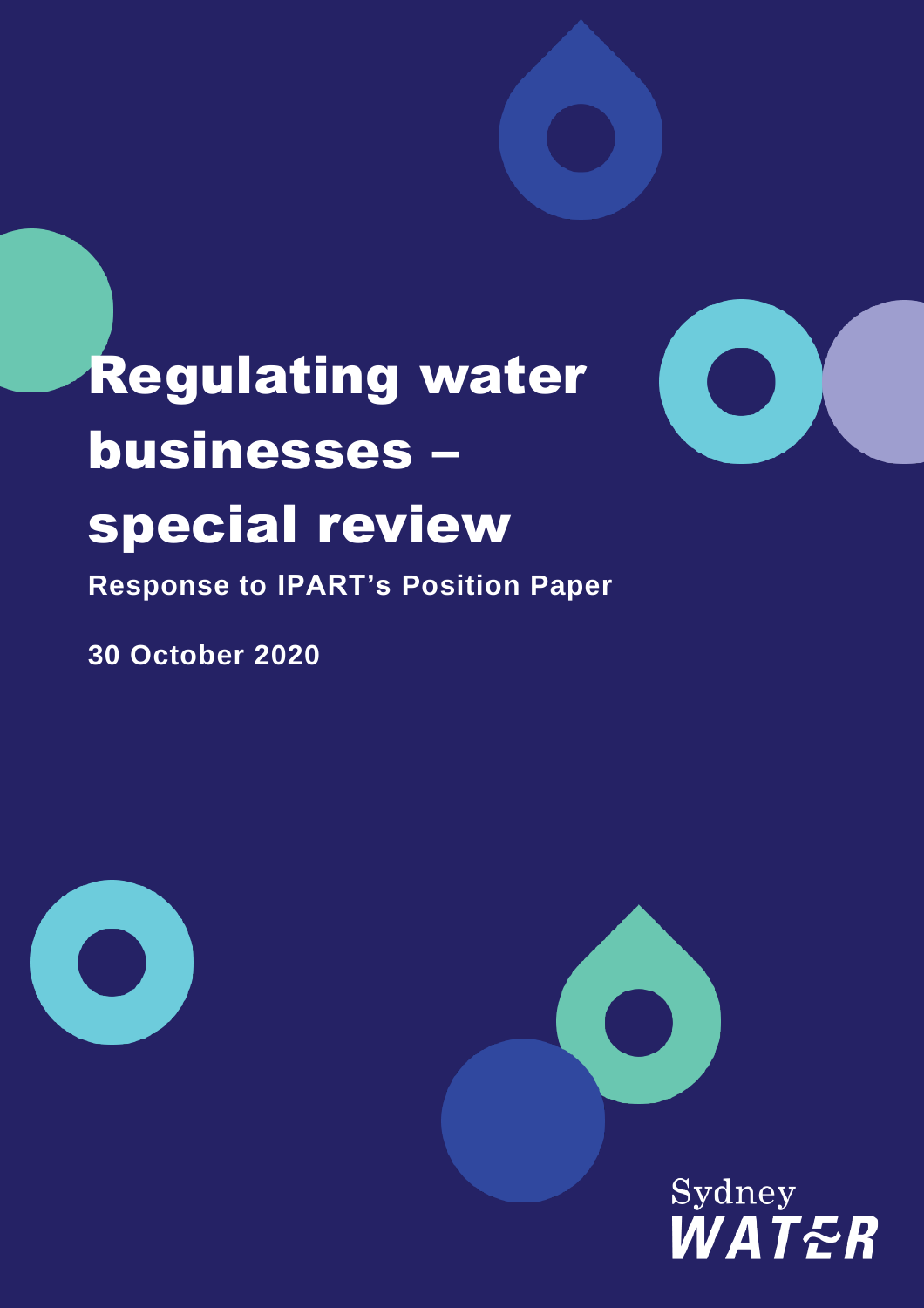

### **Table of contents**

| 1            |     |                                                                                        |  |
|--------------|-----|----------------------------------------------------------------------------------------|--|
| $\mathbf{2}$ |     |                                                                                        |  |
|              | 2.1 |                                                                                        |  |
|              | 2.2 |                                                                                        |  |
|              |     |                                                                                        |  |
|              | 3.1 |                                                                                        |  |
|              | 3.2 |                                                                                        |  |
|              | 3.3 |                                                                                        |  |
|              | 3.4 |                                                                                        |  |
|              |     |                                                                                        |  |
|              | 4.1 | Our analysis indicates where NSW could better align with best practice regulation  14  |  |
|              |     |                                                                                        |  |
|              | 5.1 | We need an explicit focus on the balance of risk and reward between shareholders and   |  |
|              |     |                                                                                        |  |
|              | 5.2 |                                                                                        |  |
|              | 5.3 |                                                                                        |  |
|              |     |                                                                                        |  |
|              | 6.1 | IPART should have a clear objective to promote the long-term interests of customers 22 |  |
|              | 6.2 | A review mechanism will help promote accountability and align with best practice 23    |  |
|              | 6.3 |                                                                                        |  |
|              |     |                                                                                        |  |
|              | 7.1 | Dedicated innovation funding provides greater incentives for innovation 26             |  |
|              | 7.2 |                                                                                        |  |
| 8            |     |                                                                                        |  |

#### **Tables**

| Table 4-2 IPART focus areas, Sydney Water recommendations & best practice principles  16 |  |
|------------------------------------------------------------------------------------------|--|
|                                                                                          |  |

**Tale**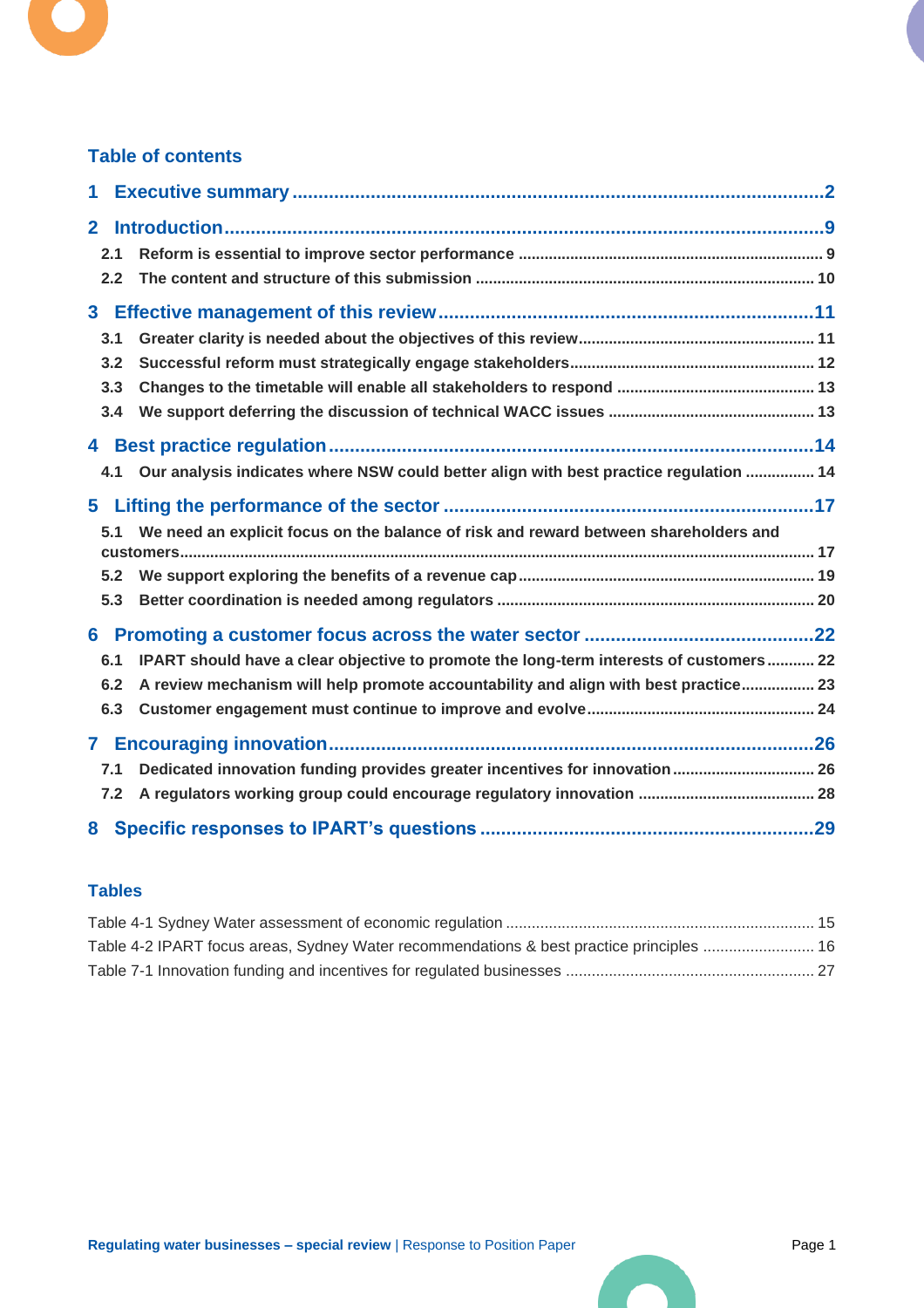

# <span id="page-2-0"></span>1Executive summary

### **Key messages**

- Our sector faces major strategic challenges, which a reformed regulatory framework can help to address. The investment outlook, the need to promote efficiency and innovation and the prospect of real increases in customer bills in the medium-term all mean that customers should demand a greater contribution from the regulatory framework to the solutions that they require.
- Establishing a stakeholder reference group for this review will facilitate a strategic dialogue and encourage active participation. Reform that does not engage stakeholders will not be successful.
- Reform should focus on aligning the regulatory framework with best practice. In line with best practice, IPART should have an explicit objective to make decisions in the long-term interests of customers. IPART can provide guidance on how it interprets its duties to meet this objective.
- IPART should embrace best practice regulatory governance and improve accountability in its decision-making. It should consider ways for regulated businesses (and potentially third parties) to be able to appeal or review its regulatory decisions. Establishing consumer panels to review draft determinations is a possible way forward.
- The regulatory framework should give utilities clearer incentives to encourage them to deliver better long-term performance, in the long-term interests of customers.
- At present, this alignment is weak and incentive regulation is low-powered. While IPART will remain focused on the equity return compared to comparators, IPART also needs to think of equity return as a lever to generate incentives and create long-term customer benefit. This type of performance framework is a strong feature of reforms delivered elsewhere.
- IPART should therefore establish a framework for balancing risk and reward between shareholders and customers. It can then consider the scope to strengthen incentives and place more performance risk on utilities, relative to the potential impact on equity return. Placing risk on utilities that they can influence and control is, from a customer perspective, likely to be a better use of the companies' risk capacity than putting risks on them that they cannot control, such as managing inflation risk or revenue volatility associated with price caps.
- Another issue to consider is promoting coordination among regulators to avoid potentially conflicting or misaligned requirements. This can hamper utilities' ability to deliver cost-effective outcomes, while protecting the environment and public health.
- Understanding what our customers value is essential to delivering outcomes that are in their long-term interests. We welcome discussions with IPART and other stakeholders on how we can evolve our customer engagement processes to better inform our business planning.
- It is recognised by regulators elsewhere that the building block model does not help to create a culture of innovation. Special measures are required. IPART should explore lessons learned from regulatory innovation in this area and consider how to stimulate innovation for customers.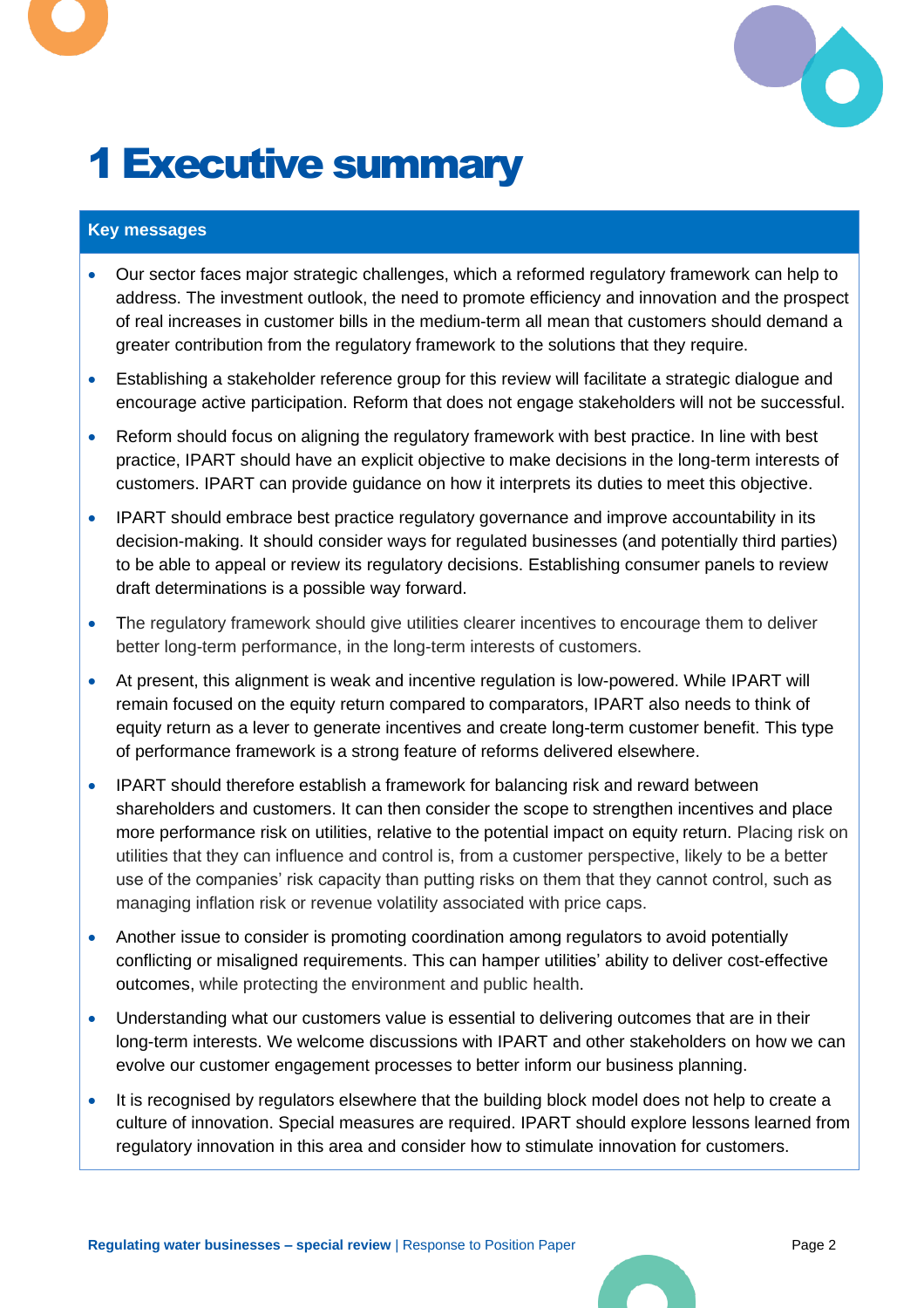



### **Reform is essential to improve sector performance**

The NSW water sector faces huge investment and operational challenges if it is to deliver a better service to a much bigger city over the next 20 years, while maintaining the support of its customers who fund the system. While this review covers all regulated water business, the State Owned Corporations (SOCs) are a major component of it. The Independent Pricing and Regulatory Tribunal (IPART) and the SOCs, working together, have the opportunity to ensure that the regulatory framework makes a much bigger contribution to meeting this challenge than it does at present.

Utility regulation in Australia and the UK has undergone various reforms over the last 20 years with significant change in water regulatory frameworks in Victoria, South Australia, Scotland, England and Wales as well as developments in Australian energy network regulation. Meanwhile, water regulation in NSW has been largely unchanged for 20 years. Reforms elsewhere make the scope for improvement in NSW very clear. We have the benefit of being able to draw on experimentation and innovation elsewhere, and to apply the best of it to NSW.

As IPART sets out in its Position Paper, drought and climate change require new thinking on how best to ensure secure supplies and manage demand, while promoting integrated water management.<sup>1</sup> However, the imperative for reform is greater than IPART suggest for two reasons:

- The investment outlook, in a growing city with ageing assets in need of replacement, means real customer bills will most likely increase in the medium term. <sup>2</sup> Historically low interest rates are presently masking the impact of increased capital expenditure and enabling customers to avoid paying more now. Meanwhile, the financial resilience of the sector has declined, with balance sheets more highly geared than in the past.<sup>3</sup>
- Customers must become more central to the industry's processes for determining the service they receive. As part of this, IPART and the companies it regulates must become better at strategic engagement to address the city's challenges. Without embedding new ways of working, the NSW water sector will not have the support of its communities and customers for the price increases that may become necessary.

The regulatory framework must therefore support the industry in seeking to become more efficient, more innovative and higher performing. To help SOCs' performance to improve, shareholder and customer interests must be strongly aligned. This is the basis on which the SOC model was created. The SOCs' commercial incentives should encourage them to deliver better long-term performance for customers, and in turn to deliver a higher long-term return to their shareholder, the NSW Government.<sup>4</sup> These returns enable more public funding for communities, customers and taxpayers.

<sup>1</sup> IPART 2020, *Regulating Water Businesses Special Review - Position Paper*, p 5.

<sup>&</sup>lt;sup>2</sup> For instance, the regulatory asset base of Sydney Water is approximately 40% of the estimated replacement cost of the company's assets.

<sup>3</sup> Sydney Water's gearing ratio has steadily risen from 49.73% in 2017 to 57.99% in 2020.

<sup>4</sup> Under section 21 of the Sydney Water Act, Sydney Water has three equal principal objectives: to be a successful business, to protect the environment and to protect public health.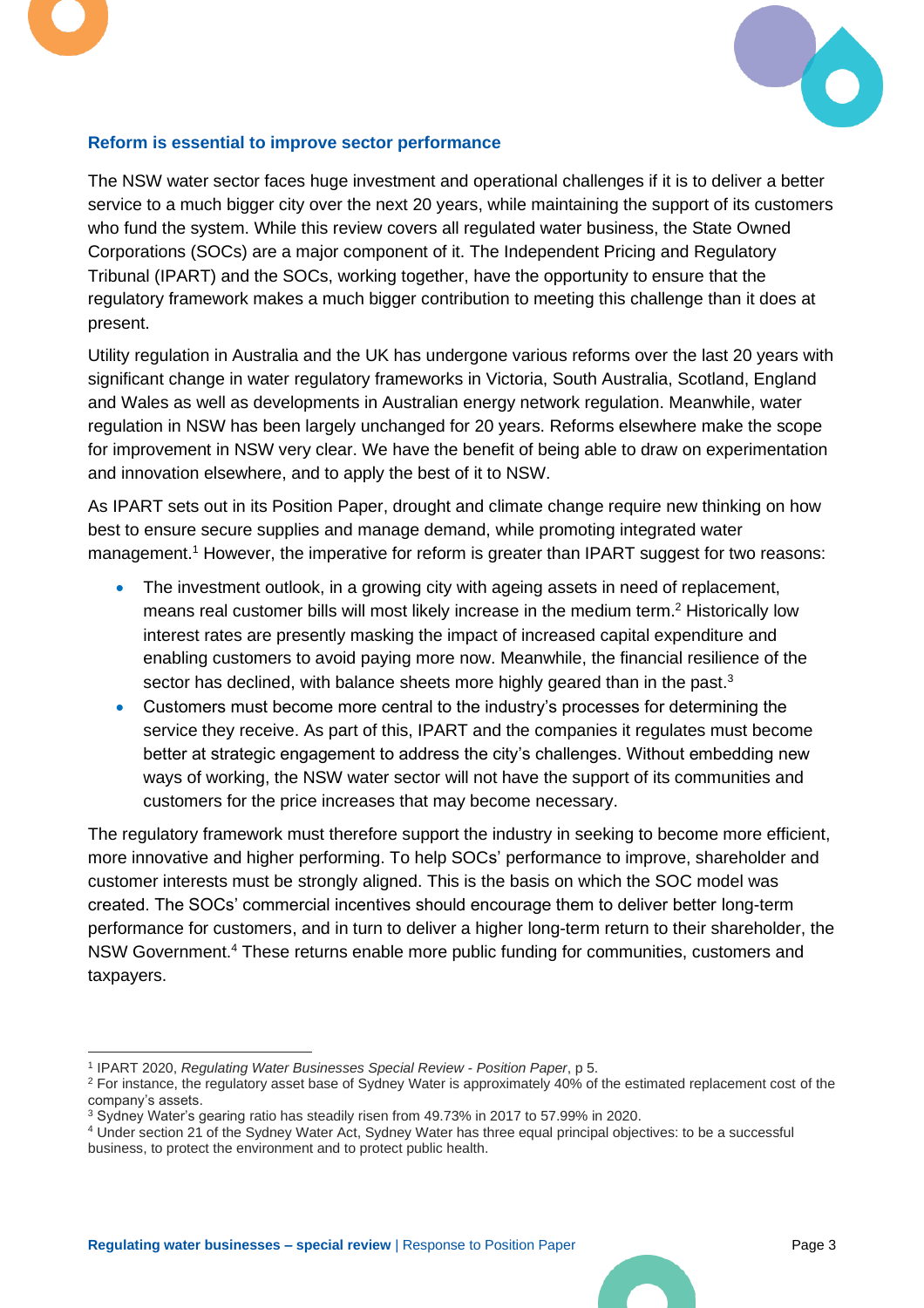



There are opportunities to improve the alignment of shareholder and customer interests. The present incentives in the framework are limited and low-powered. Government has many demands on its finances and the water utilities need to be attractive to our shareholder. Whenever equity returns are less than their opportunity cost, there is a transfer from the NSW taxpayer to SOC customers. With service standards under pressure, the capacity and risk appetite of the SOCs to take on more performance risk and to respond to incentives is likely to be dulled. More transparent management and monitoring of the balance of risk and reward between shareholder and customer can address this issue and unlock the potential to put in place stronger incentives. These incentives might in turn deliver dynamic efficiencies, leading to productivity and service improvements that benefit customers.

#### **We need a change of culture to promote better stakeholder and customer engagement**

We welcome IPART's openness to identifying new and more collaborative consultation processes. An ambitious reform program requires support from stakeholders to be successful. This means we need effective governance and feedback mechanisms. This should involve cultural change as well as transparent public processes. Good regulatory frameworks are of limited value unless they engage senior management and boards, influence corporate behaviour and actively engage customers and stakeholders.

Consistent with this spirit, IPART should establish a special review stakeholder reference group. At this forum IPART can share and hear different perspectives and seek to achieve consensus on the scale and type of change that is proposed. This would extend to the planning of the work program, so that all parties can plan their participation. This group could meet for the first time in November, after parties have had a chance to consider responses to IPART's Position Paper. Consultation with such a group will allow IPART to be better placed to design a work program in cooperation with industry participants and customer and community representatives.

To be successful, the proposed workshops will require industry, stakeholder and customer groups' participation. They will require significant preparation from all participants and a strong sense of engagement and commitment to achieving some shared goals.

#### **IPART should have a clear objective to promote the long-term interests of customers**

Unlike other economic regulators, IPART is not clearly and explicitly bound by a duty or objective to focus on the long-term interest of customers. This is out of line with best practice and with regulators such as the Essential Services Commission (ESC) and the Australian Energy Market Commission (AEMC). It would be useful to consider if a review of the IPART Act would be helpful, or whether some guidance from IPART about how it interprets its duties under Section 15 of the IPART Act might be useful for stakeholders and SOCs. Previous guidance from IPART provides little certainty for investors or customers about how IPART will trade-off its conflicting duties under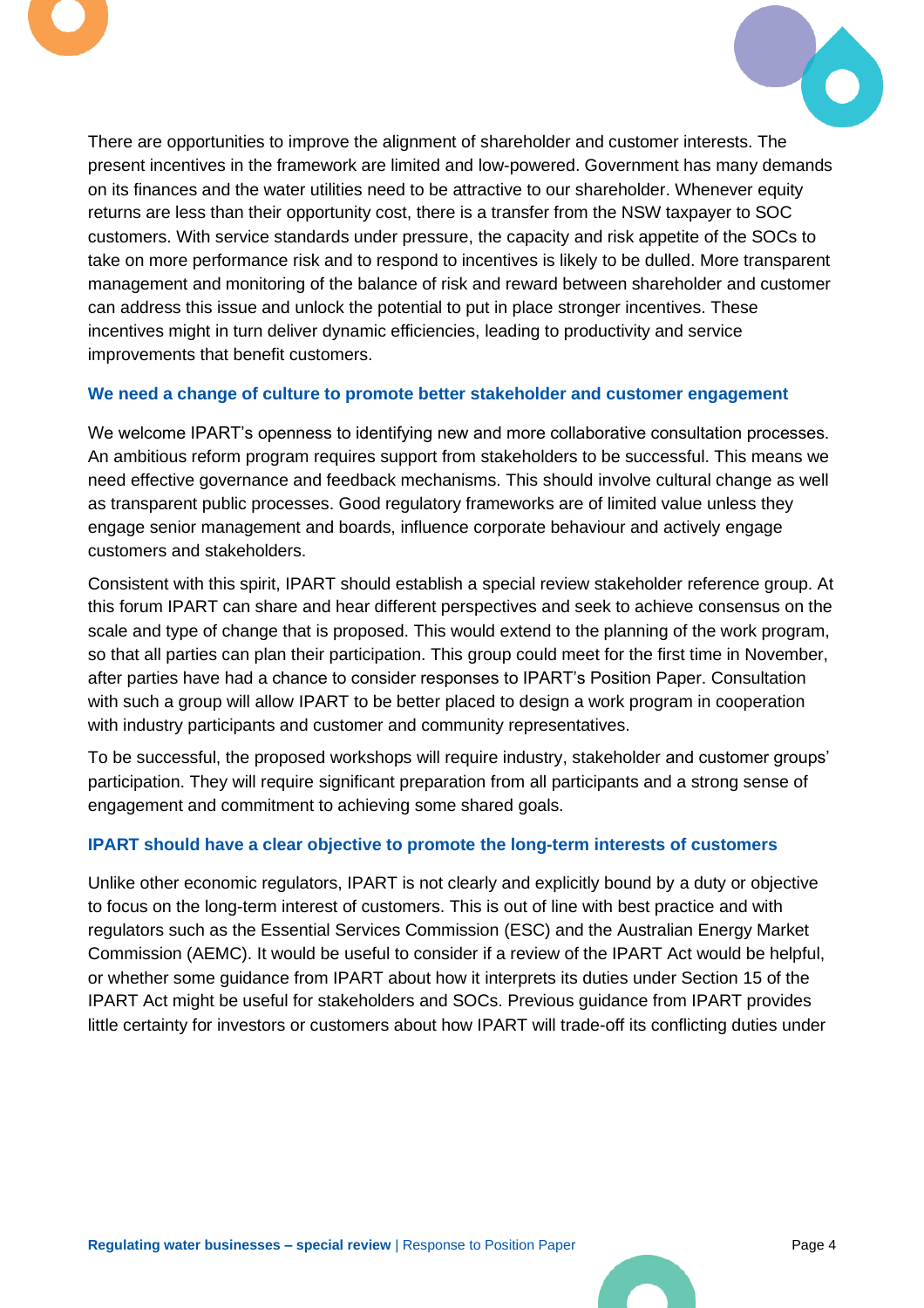



Section 15.<sup>5</sup> Sydney Water seeks to act at all times in the long-term interests of customers and it is important for our business planning that our regulator considers our plans in the same light.

There is a perception in the water sector that IPART is overly focused on ensuring the least cost over the short-term. We acknowledge that in the recent price reviews of the SOCs, IPART approved large increases in capital expenditure where it judged that adequate business cases had been presented. Nevertheless, there is a perception of a focus on cost, rather than value, and a lack of focus on innovation. While IPART has signalled that it wants regulated water businesses to focus on customer value, the price review process tends to emphasise a focus on costs, prices and performance over a short time horizon. The price reductions delivered for customers of public water utilities in the recent reviews do not obviously sit well with the intergenerational equity challenges that the sector faces. IPART needs to engage directly with stakeholders on these highlevel concerns. In the regulatory model eco-system, it is important that all players are accountable for explaining how they make their strategic decisions.

This principle should extend to reviews and appeals. A regulator that wants to preserve its legitimacy and which is committed to improving the quality of its regulation should be comfortable with the companies it regulates (and, potentially, interested third parties) being able to appeal its decisions. The abolition of limited merits review in the energy sector does not change this element of the best practice regulation toolkit. The concerns that led to that decision can be readily addressed by the design of the right of appeal. In this vein, IPART should explore how it can improve accountability in its decision-making, including the scope for the review of the substance (or merits) of its decisions. This could involve other options short of full merits review, such as arbitration or seeking independent opinions from specially constituted panels, as practised by the Australian Energy Regulator (AER). Alternatively, IPART could agree to voluntarily delegate powers to independent or consumer panels, to support review and challenge of final regulatory decisions.

### **We need an explicit focus on the balance of risk and reward between shareholders and customers**

IPART should establish a transparent framework for balancing risk and reward between shareholders and customers. This should be the focus of the price review conversation between the boards of the water utilities and the IPART Tribunal, both in the process leading up to the conclusion of a price review and as a basis for monitoring, at an aggregate level, the financial and operating performance of the utility ex-post, relative to the expectations that IPART set for the regulatory cycle.

This provides a basis for more strategic engagement between company boards, their shareholders, customers and IPART, focused on the performance delivered for customers, relative to the financial returns earned by the company. Regulation of this type is standard in the water and

<sup>&</sup>lt;sup>5</sup> In 2010, a former IPART member, Sybille Krieger, asserted that weighing up and balancing different and conflicting policy objectives and the competing interests of stakeholders is what economic regulators do. This approach is not consistent with best practice. S Krieger, 'Should the Law Have a Greater Role in Economic Regulation of Infrastructure Services?', paper presented at IPART Conference - *Encouraging Efficiency and Competition in the Provision of Infrastructure Services*, Sydney, 7 May 2010.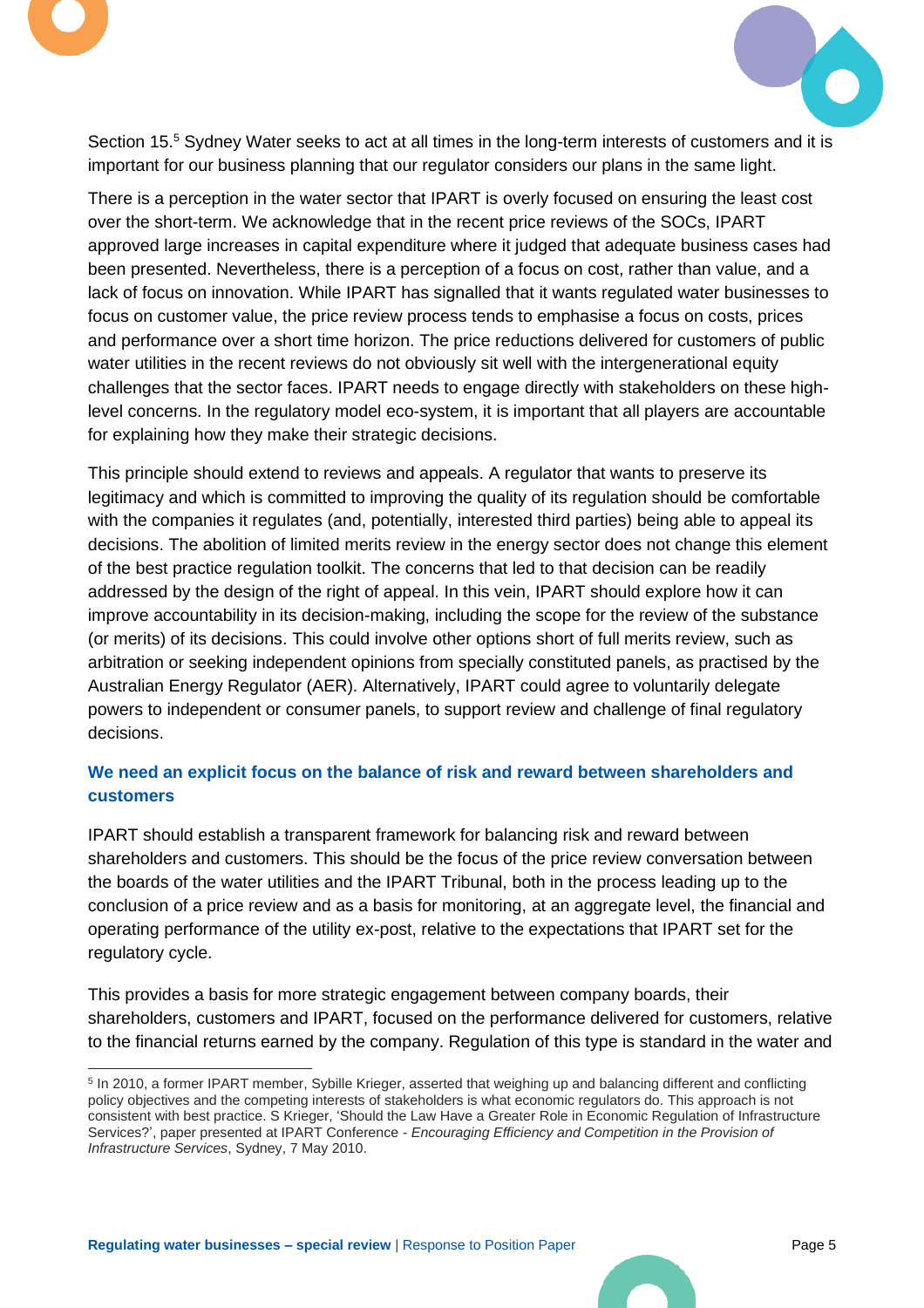



energy regulation of privatised monopolies in Great Britain, and also in the regulation of the stateowned Scottish Water. The most notable feature of the PREMO reforms in Victoria is similarly the linkage made between the quality of the utility business plan and the target return on equity awarded to the company (through an adjustment to the regulated cost of capital).

This approach provides for an ex-ante and ex-post assessment of company performance, financial return, incentives and risk in a way that is missing at present in IPART's framework. Expenditure and service standards are determined in isolation from the expected return on equity of the utility. This is not the world in which company management operates. Investors are interested in the financial return they can generate (that is, the return on equity), in their environment, given the risks they face and the incentives they have been given. In contrast, focusing on the return on assets, important though it is, distracts attention from the return on equity that is the focus of equity investors. This equity investor lens should be equally interesting for regulators, customers and stakeholders interested in aligning the interests of equity investors in infrastructure providers and their customers. This balance of expected risk and reward essentially defines the performance contract that arises out of the price review process.

An effective regulatory reform program requires the role of the regulated cost of capital, and how that translates, together with the risk and incentives placed on the company, into expected returns on equity to be at the heart of the program. Once appropriate principles are established, we can then have more detailed discussion about the weighted average cost of capital (WACC) methodology. For this reason, we support delaying the WACC review until after the principles have been agreed between the parties.

### **A risk and reward framework encourages companies to take on more risk where it benefits both customers and shareholders**

We recognise we need to be more customer-focused and to set stretching performance targets. However, the incentives on regulated water businesses to take on more risk are weak unless the underlying performance contract with their regulator is robust and recognises the business risks they face. Moreover, while IPART is committed to diversifiable risk having a symmetrical profile, there is very limited evidence that this symmetry is achieved in practice; in both the calibration and assignment of the business risk as well as the outturn outcomes. IPART's approach can overlook the fact that particular business risks can be inherently asymmetrical and the "mean" outcome can be very difficult to predict ex ante. Sydney Water accepts that it can be in the long-term interests of consumers that we assume a level of business risk, but only where equity investors have reasonable confidence that at least mean expected returns will be received.

Well-designed regulatory regimes seek to maximise the controllable risk and minimise the uncontrollable risk to which the company is exposed, subject to the need to keep the total risk of underperformance within an envelope that mitigates exposure to miscalibration of performance targets and keeps financing costs low. For this reason, we support IPART considering a move to a revenue cap instead of a price cap. The uncertainty over our revenue increases our financing costs and the year-on-year revenue uncertainty it creates makes financial planning and risk management more difficult than it needs to be. Moreover, it takes up a part of our scarce capacity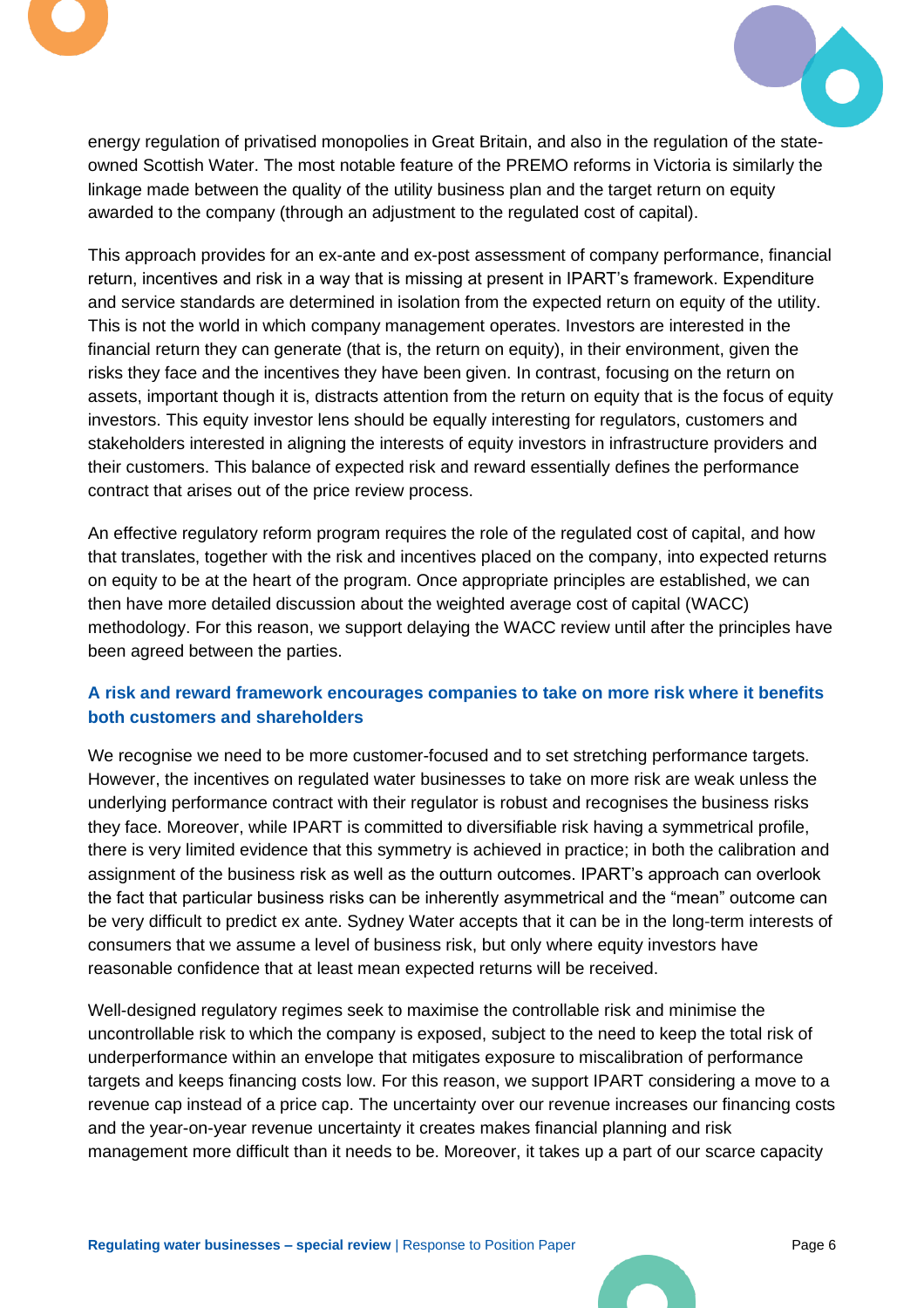



to absorb risk with no offsetting customer benefits. <sup>6</sup> We have limited ability to manage the demand risk for our product, particularly as water restrictions imposed by government, over which we have no control, can increase the revenue uncertainty that we face. While the demand volatility adjustment mechanism provides some limited Net Present Value (NPV) protection at the end of the cycle, it does not compensate for cost of the uncertainty we face in the short term.

IPART should take care to ensure that the risks borne by regulated water businesses are risks they are well-placed to control, unless there is confidence that the regulatory framework adequately compensates water businesses for the uncontrollable risks they face. This is the corollary of limiting the range of regulated revenue the regulated company can earn relative to its costs. Within this framework, IPART can then consider the scope to strengthen incentives and place more performance risk on the water utilities, relative to the potential impact (both positive and negative) on the likely equity return the company can target to deliver.

A focus on the likely range of return on equity (that is, within a collar, with a fixed upside and downside around the central expectation) can provide assurance to customers and shareholders, as well as IPART. A particular challenge faced by regulators in other jurisdictions has been managing the risk of mis-estimated targets and mis-calibrated incentive mechanisms. IPART is likely to face similar issues. A collared approach to the return on equity mitigates the risks of regulatory error distorting financial outcomes. In this way it can provide comfort to regulators, as well as regulated companies, and encourage necessary experimentation and innovation in the regulatory framework.

#### **Better coordination is needed among regulators**

We support better coordination among regulators as an area of focus in this review. In our case, our two key other regulators are NSW Health and the Environment Protection Authority (EPA).

Currently there can be a disconnect between regulators that leaves regulated businesses vulnerable to conflicting and misaligned requirements. This can hamper our ability to deliver costeffective outcomes, while protecting the environment and public health. Regulated businesses can also face uncertainty in how IPART may assess activities that are contributing to government policy objectives.

#### **Customer engagement must continue to improve and evolve**

Understanding what our customers value is essential to delivering outcomes that are in their longterm interests. Involving customers more in the regulatory process has been a recurring feature of regulatory reform over the past two decades. Consumer engagement can take many forms, and

<sup>6</sup> To illustrate this point, Sydney Water currently forecasts water demand for 2020-21 that will be 5% below our IPART demand forecast. If this materialises, customers will consume 25 GL less water than forecast and the company will generate \$60m less in earnings relative to our net profit before tax target of \$600m. This is not a shortfall we are in a position to manage or influence. If we want to stay on track to meet our net profit before tax target, one might expect uncertainty of this type to affect the company's appetite to take on more risk, given that might itself generate more profit uncertainty.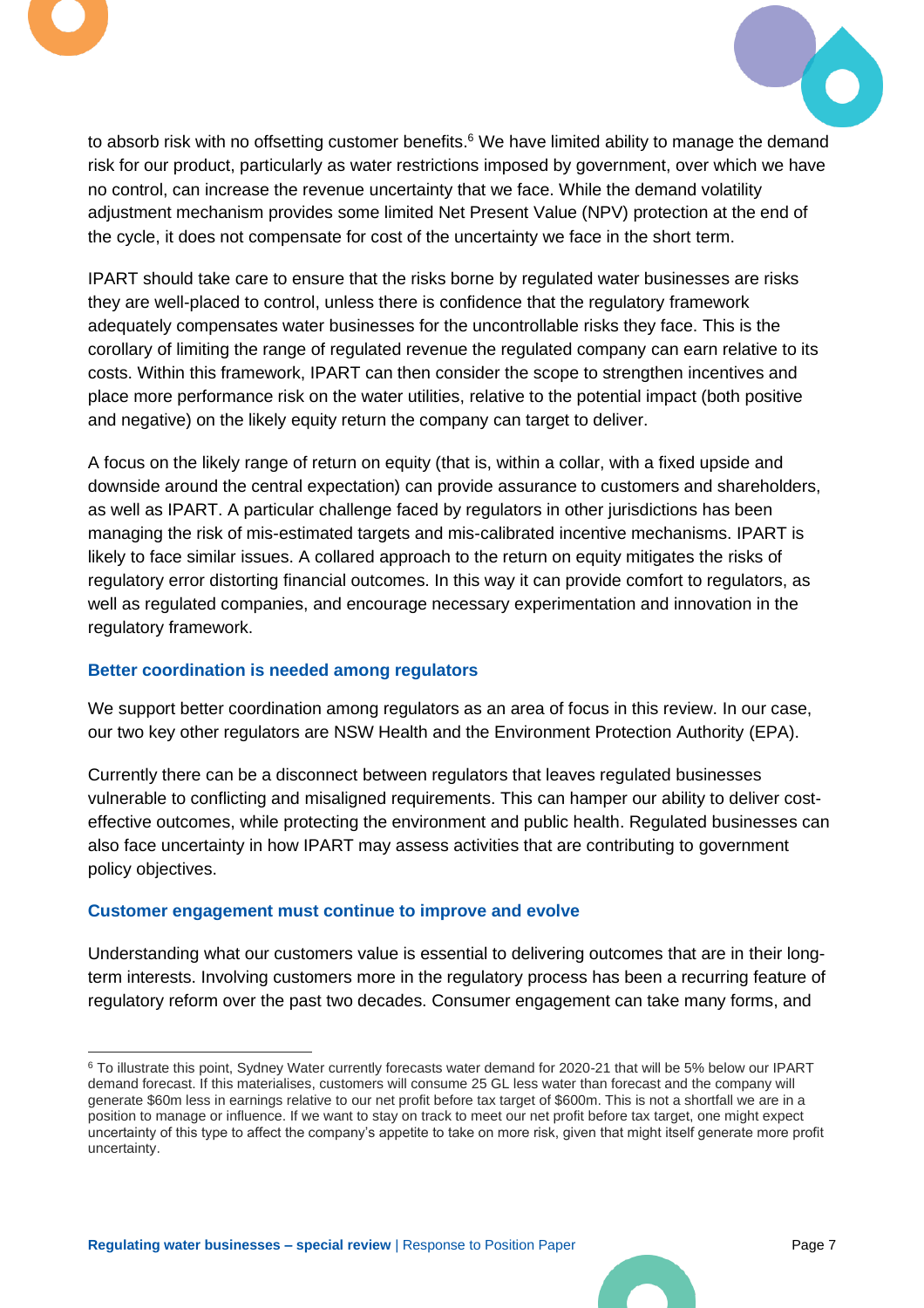



numerous mechanisms to incentivise and test to what extent the price proposal of a regulated business price proposal meets customer expectations and preferences have been tried.

More recently, regulators have provided financial and/or reputational incentives for regulated businesses to engage in greater customer engagement, as CEPA noted in its report to IPART.<sup>7</sup> This has typically involved clear guidelines established before the price review on how the regulator will treat outcomes of engagement processes. Without this clarity, company incentives to engage can be undermined for fear of second-guessing by the regulator later in the process.

We welcome discussions with IPART and other stakeholders on the lessons to be drawn from experiences elsewhere and how best to apply them in the NSW water sector.

### **Dedicated innovation funding provides greater incentives for innovation**

We agree that the regulatory framework should encourage innovation to deliver long-term benefits for customers. By their nature, innovation activities tend to be speculative, with a high risk of failure and benefits only delivered in the medium to long term. Without explicit funding for research and innovation, these activities risk being deferred or deprioritised to accommodate other expenditure than can be more convincingly demonstrated to provide short term benefit. This is a systemic, cultural issue with regulated utilities, which have captive customer bases and no ability to capture the benefits of their innovation for their shareholder beyond the short term.

Other regulators have introduced funding mechanisms to provide greater incentives for innovation, such as dedicated funding allowances, or competitions where various utilities can compete for a portion of a funding pool. They then share the findings of their work with their peer utilities. Such an approach would provide much stronger incentives for innovation than exist at present. IPART should explore the options in this area, based on the extensive international experience that is at hand.

<sup>7</sup> CEPA 2020, *Economic regulation of water utilities - research*, p 18.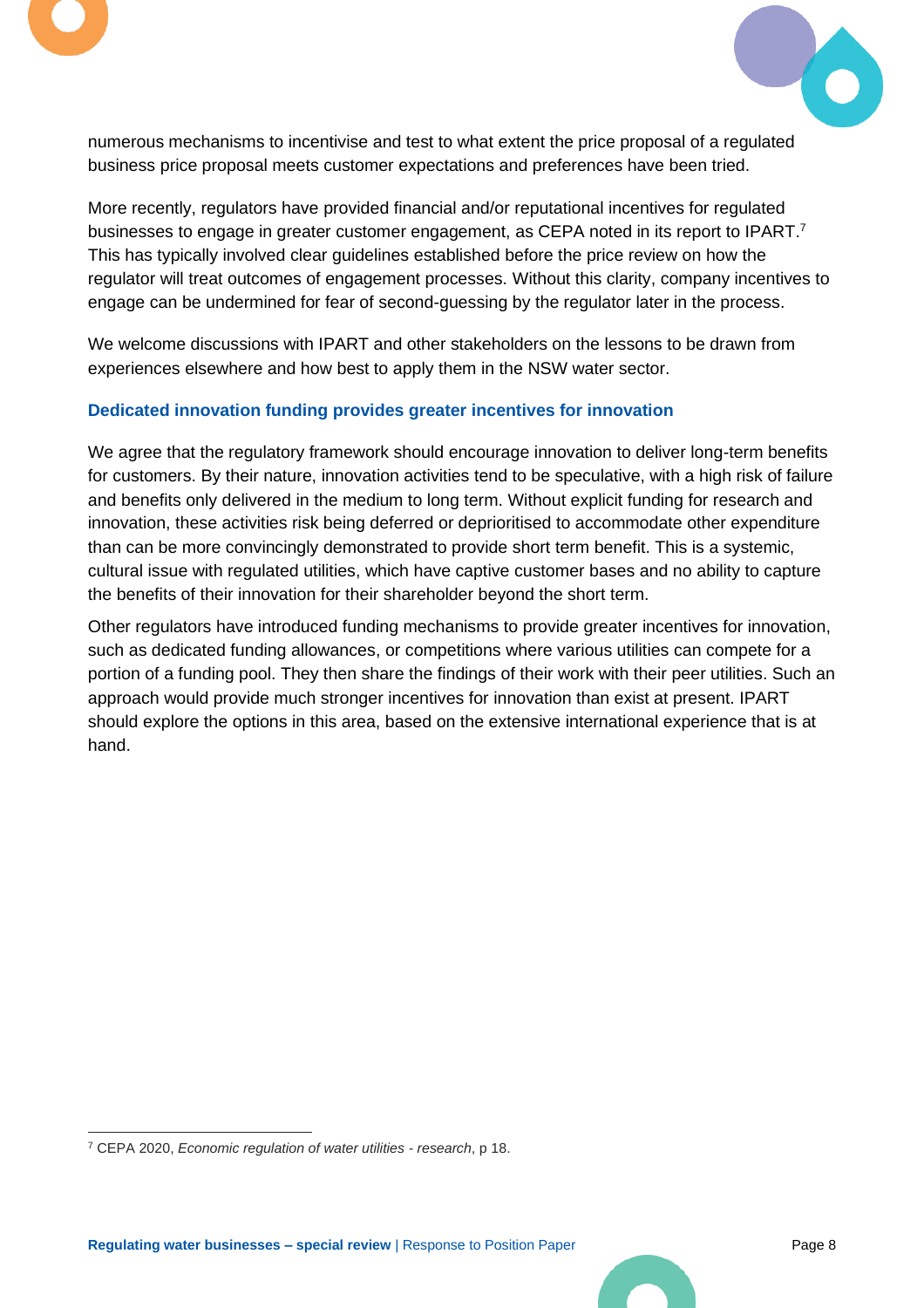

# <span id="page-9-0"></span>2Introduction

We welcome the opportunity to provide input into this review. In this introduction, we outline our views on the need for reform and the structure of this submission.

# <span id="page-9-1"></span>**2.1 Reform is essential to improve sector performance**

The establishment of IPART in 1992 signalled an increase in the transparency and accountability of the water sector in NSW. The subsequent structural and legislative reforms to the water sector in NSW paved the way for greater competition and better outcomes for the people of NSW.

Now, change is needed to ensure the regulatory framework remains fit for purpose. IPART acknowledges the external challenges to the sector such as climate change and population growth. <sup>8</sup> For example, Sydney Water faces challenges presented as our city expands to the west in areas with little existing infrastructure. This expansion also provides opportunities, including greater opportunity to apply integrated water management approaches. However, we consider the imperative for reform is greater than IPART suggests. The investment outlook for our growing city makes engaging with customers and stakeholders even more important as we seek support for addressing the city's challenges, which may necessitate future bill increases.

As acknowledged by the different approaches noted in CEPA's report to IPART, regulatory practice has also changed significantly over the past few decades.<sup>9</sup> There is an opportunity in NSW to consider how the regulatory regime could encourage better company performance. While regulated water businesses currently have an incentive to reduce costs within a determination period, there are no financial incentives to deliver outcomes in line with customer needs, or to deliver higher levels of performance.<sup>10</sup> It has been acknowledged in most other regimes that "the building blocks approach can result in a disproportionate amount of attention on the costs and efficiencies of inputs used to produce services, with less specific emphasis placed on the value of outcomes delivered to customers or potential value improvements to customers through more innovative service offerings."<sup>11</sup> An effective regulatory framework needs to reward performance that focuses on the long-term interests of customers.

In terms of regulatory process, there is also opportunity for improvement. The outputs of price reviews do not currently facilitate a holistic conversation between the boards of water utilities and the IPART Tribunal. This conversation should focus on what performance customers can expect over the regulatory cycle and what return the shareholder may receive relative to the different levels of performance that may be delivered. Instead, technical components of the package are looked at in isolation. In addition, opportunities to focus on areas where the highest value is available may be missed due to a disproportionate focus on relatively low value issues where there

<sup>9</sup> CEPA 2020, *Economic regulation of water utilities - research*.

<sup>8</sup> IPART 2020, *Regulating Water Businesses Special Review - Position Paper*, p 5.

<sup>&</sup>lt;sup>10</sup> As IPART states on p 35 of its Position Paper: "While our current approach provides a financial incentive to reduce costs and allows for the recovery of discretionary expenditure where there is evidence of customer willingness to pay, it does not provide a financial reward to deliver higher levels of performance to customers."

<sup>11</sup> Synergies 2015, *An alternative model for Victorian water businesses*, p. 4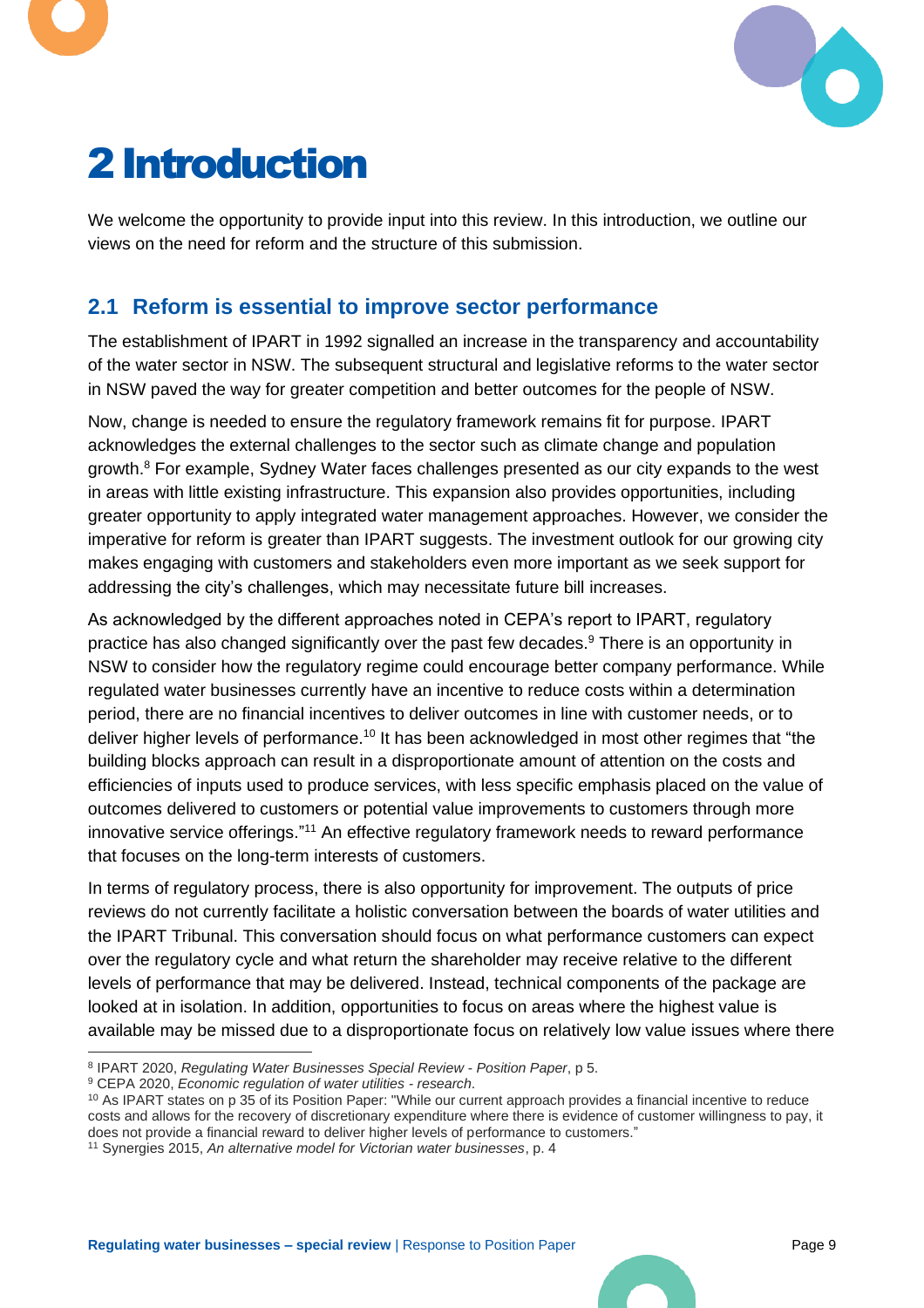



is scope to delegate decision-making to the companies without diluting consumer protection. For example, the price review process for Sydney Water involves the setting of 128 prices, even though 95% of Sydney Water revenue is accounted for by the prices relating to our three core services: water, wastewater and stormwater services. It would be more proportionate to adopt a lighter-handed approach to determining the prices for how this remaining 5% of Sydney Water revenue is recovered.

A greater focus on value, innovation and outcomes will encourage all parties to move away from a short-term focus on least costs. Finally, there is a need to define the role of customer engagement in regulatory review processes, and to assess the use of incentives in the framework.

### <span id="page-10-0"></span>**2.2 The content and structure of this submission**

In this submission, we outline our views on why this review needs support for collective change among all stakeholders and how this can be achieved through the structure and processes underpinning the review. We also discuss the principles of best practice regulation and how these are central to a review of the effectiveness of a regulatory regime. We outline how these can be applied to IPART's framework in order to achieve improvements in its key focus areas.

The rest of the report is structured as follows:

- Section 3: Effective management of this review
- Section 4: Best practice regulation
- Section 5: Lifting the performance of the sector
- Section 6: Promoting a customer focus across the water sector
- Section 7: Encouraging innovation
- Section 8: Specific responses to IPART's questions.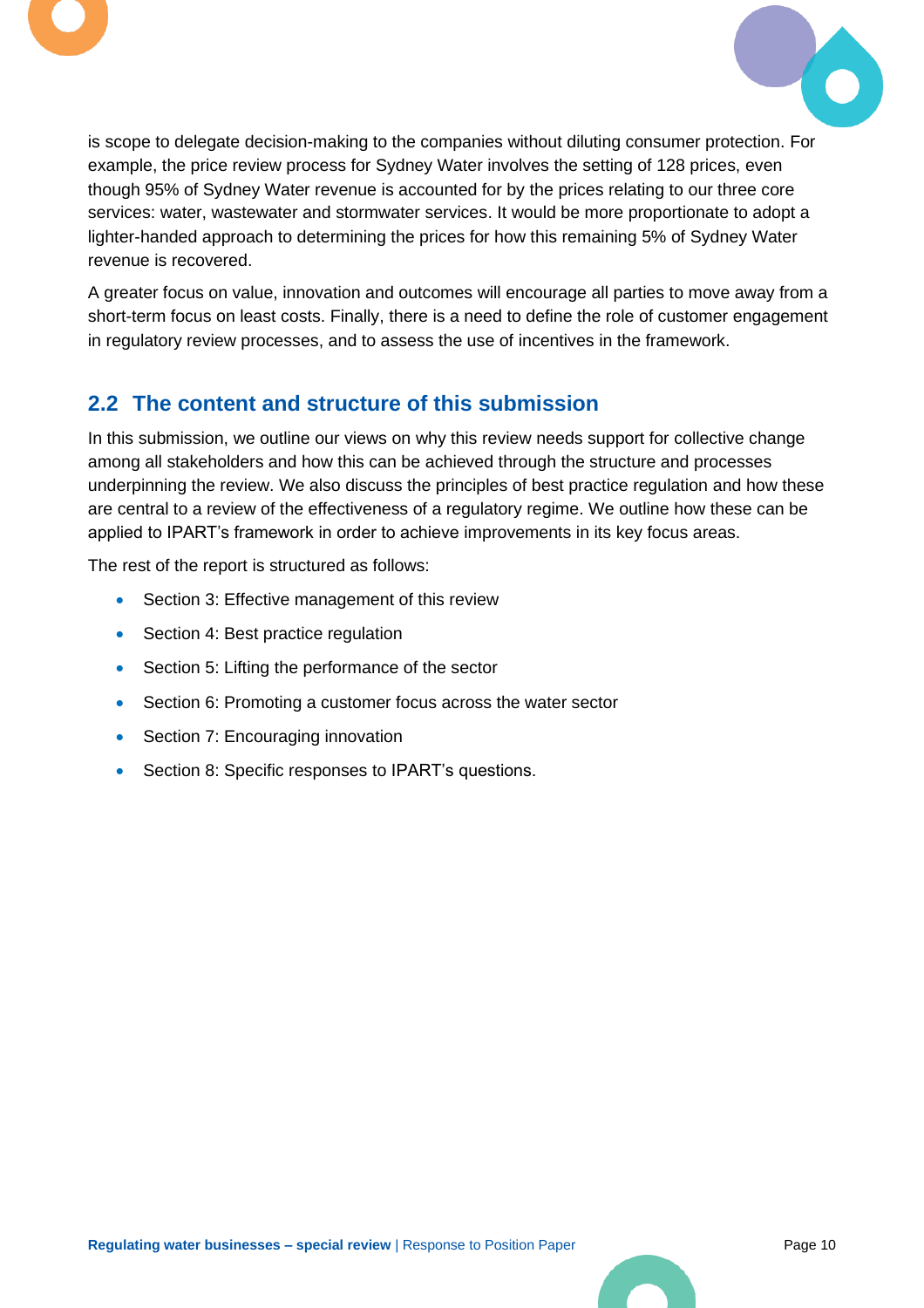



# <span id="page-11-0"></span>3Effective management of this review

We appreciate the opportunity to comment on the proposed review process and timeline. In our view, greater clarity is needed around the objectives and outcomes used for this review. Further, all stakeholders need to actively support the collective change needed to improve the water sector. In the sections below, we outline why and how this should occur. We also discuss our view that detailed technical issues such as the WACC should be explored in a subsequent review.

# <span id="page-11-1"></span>**3.1 Greater clarity is needed about the objectives of this review**

In its Position Paper, IPART states that the changes needed in this review are to make the people of NSW better off, now and in the future.<sup>12</sup> IPART identified four outcomes from this review:<sup>13</sup>

- 1. The businesses understand and embed customer preferences in their decisions and operate with customer interests at heart.
- 2. The businesses undertake better long-term planning to build a water supply system that is resilient and adaptable to climate change, in line with NSW Government objectives and changing community expectations.
- 3. The businesses deliver safe and reliable services to customers, meet the community's environmental objectives and expectations to protect the health of our waterways, and optimally invest in water conservation, recycling and wastewater management.
- 4. The businesses innovate and strive to provide the best value to customers ie, the services customers want at affordable prices.

While these outcomes may be laudable, the linkage between the overall objective and the outcomes are not clear. The Position Paper is not clear whether this review represents a chance to make fundamental changes or if the review is instead focused on merely incremental change. There is no information provided about how these outcomes will be measured nor is there reference to how the IPART regime compares now to best regulatory practice. It is also noticeable that none of the proposed outcomes appear to recognise that delivering these benefits may involve some change in the behaviour and style of IPART as the regulator.

We view the regulatory framework as encompassing all institutional actors: the regulator, regulated businesses, private utilities, government departments and customers. Applying a best regulatory practice lens to the regulatory framework involves examining the behaviour of all actors and trying to create a framework which gets closer to best practice and which in so doing, lifts sector performance.

<sup>12</sup> IPART 2020, *Regulating Water Businesses Special Review - Position Paper*, p 6.

<sup>13</sup> IPART 2020, *Regulating Water Businesses Special Review - Position Paper*, p 6.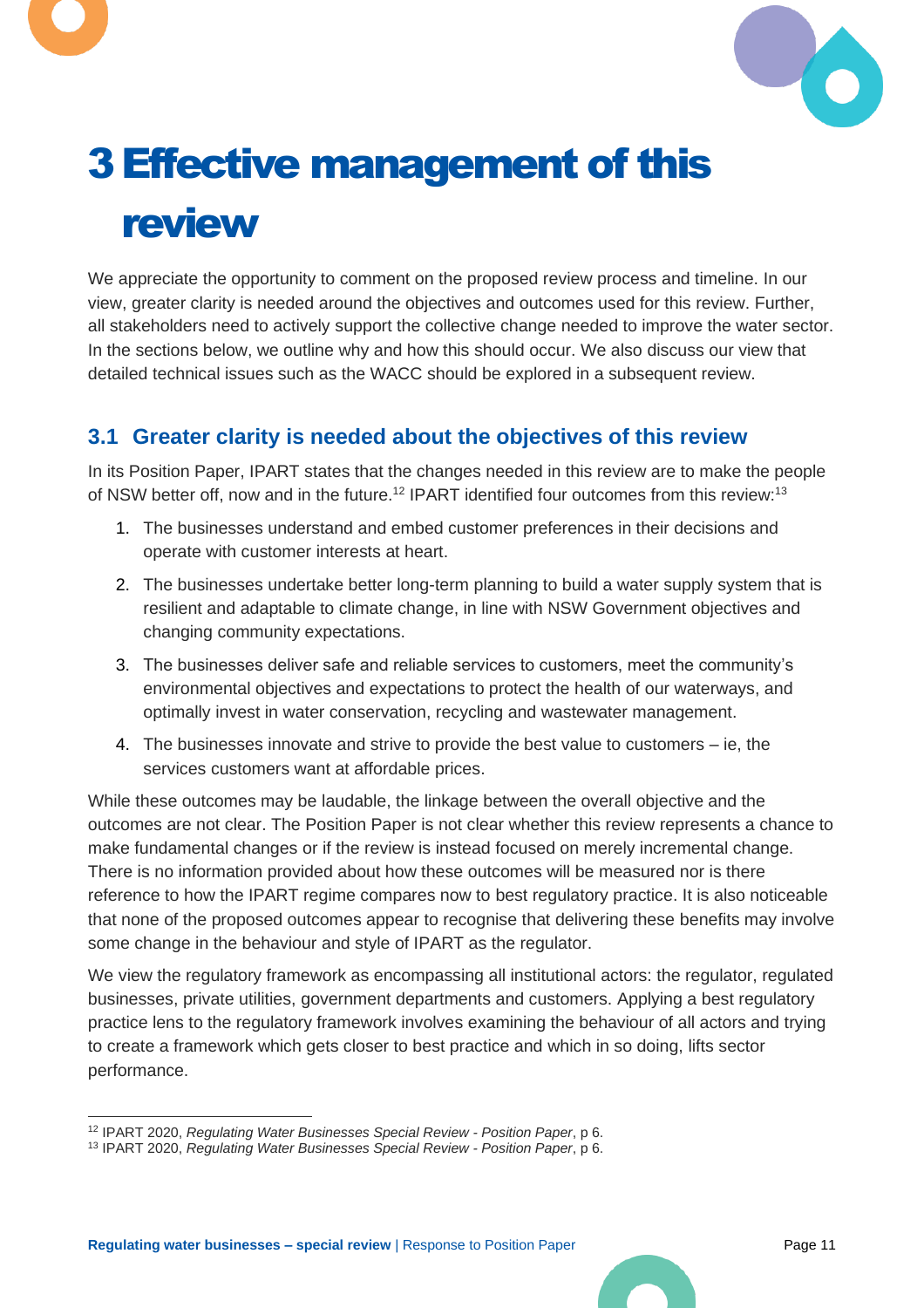



In section 4 of this submission, we discuss best regulatory practice. It would be preferable if a best regulatory practice lens were to be applied to the regulatory framework including IPART to consider:

- if the regulatory framework is meeting the standards of best regulatory practice, and
- if not, what changes could be implemented to ensure that these standards are met.

A stakeholder reference group could assist IPART in developing a strategic approach to this review, based on best regulatory practice. It would also ensure the support of key stakeholders for change. We discuss the stakeholder reference group below.

# <span id="page-12-0"></span>**3.2 Successful reform must strategically engage stakeholders**

IPART is undertaking this review to improve the regulatory landscape for water, both now and in the future. Such an ambitious agenda will require support from all stakeholders. Regulated businesses, private utilities, government, customers, WICA licensees and developers are all jointly responsible for ensuring that the water sector operates in the long-term interests of customers. If we are seeking to lift our performance and deliver better outcomes, we need to change the culture of how we work together on policy and regulatory issues and not just the regulatory framework itself.

Consistent with this spirit, we consider that IPART should establish a stakeholder reference group for this review. Stakeholder reference groups have precedents in other processes including price reviews. For instance, CEPA noted in its report to IPART the value of including other stakeholders in the price review process.<sup>14</sup> CEPA commented that increasing the involvement and exposure of other stakeholders ensures their views are included and promotes stakeholder buy in and ownership of the decisions reached. It also improves the transparency of the price review process. In our view, increasing the involvement of stakeholders in this review process will result in similar benefits.

Membership of the stakeholder reference group should be offered to:

- customer groups
- government
- regulated businesses
- private utilities
- business customers, including developers.

In IPART's submission to the NSW Productivity Commission, IPART stated that shareholders of SOCs should be active in driving the performance of the water utilities.<sup>15</sup> IPART also recommended improvements to strategic water planning as well as clarifying roles and

<sup>14</sup> CEPA 2020, *Economic regulation of water utilities - research*, p 5.

<sup>15</sup> IPART 2019, *Submission to the NSW Productivity Commissioner - Kickstarting the Productivity Conversation,* p 2.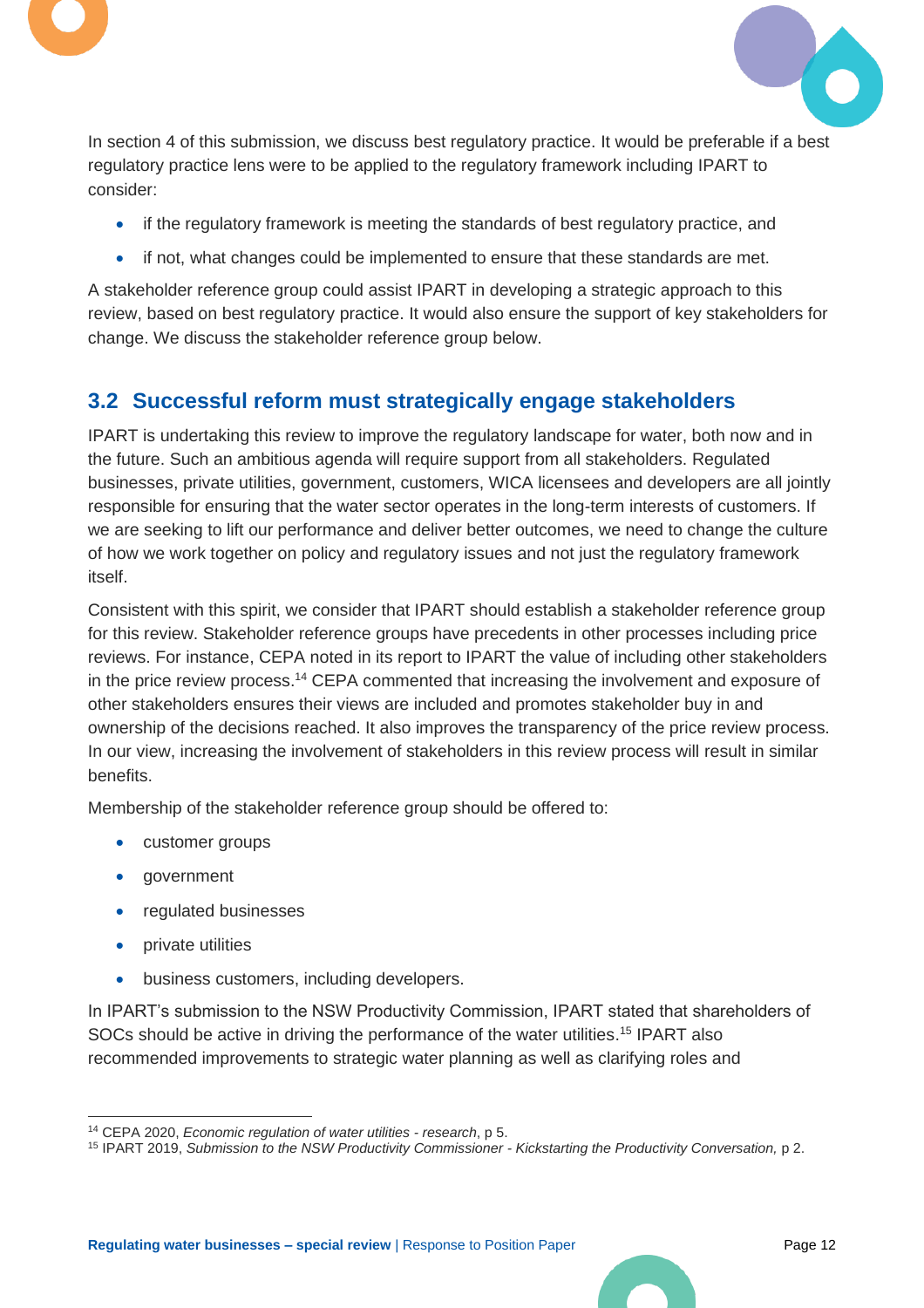



responsibilities in this area. <sup>16</sup> We agree. NSW Treasury and the Department of Planning, Industry and Environment should therefore be invited to join this stakeholder reference group.

The stakeholder reference group would:

- provide input into the strategic direction of the review
- provide input into the structure, content and suggested participants for the workshops and the public hearing
- assist IPART in synthesising the discussion from the workshops and public hearing
- provide feedback on the content and scope of the discussion papers
- assist IPART in testing its draft decisions and recommendations including by discussing the practical outcomes of IPART's proposed approach.

The first meeting of the stakeholder reference group could be in November. This would provide sufficient time for the stakeholder reference group to engage meaningfully in the review process.

### <span id="page-13-0"></span>**3.3 Changes to the timetable will enable all stakeholders to respond**

Specific changes to the review timetable will ensure all interested participants are able to respond. We suggest the following changes or additions to IPART's proposed process:

- Advance notice of the purpose, timing (date and time), format and content of, and invitees to, the workshops is provided on IPART's website. It would also be useful to know what members of the Secretariat and/or Tribunal will be attending.
- Workshops are not held in late December or January to ensure attendance given that many people will be on leave during the Australian summer. This is particularly important if these workshops are aimed at the general public (which is unclear at present) but remains a consideration for all parties.
- Advance notice of the schedule of publications, and the timeframe in which to respond, is provided. Because many consumer groups are already navigating the complex issues presented by the COVID-19 crisis, providing 6 weeks in which to respond will provide them with more time to consider their response.

# <span id="page-13-1"></span>**3.4 We support deferring the discussion of technical WACC issues**

Any review of the regulatory framework should cover the *whole* framework at a conceptual and design level, including the treatment of the cost of capital.

There is merit in a subsequent and standalone WACC review that considers the technical issues associated with the WACC methodology, as this could be a distraction to the broader review of the regulatory framework. Deferring this technical discussion until the completion of the current review is sensible.

<sup>16</sup> IPART 2019, *Submission to the NSW Productivity Commissioner - Kickstarting the Productivity Conversation,* p 2.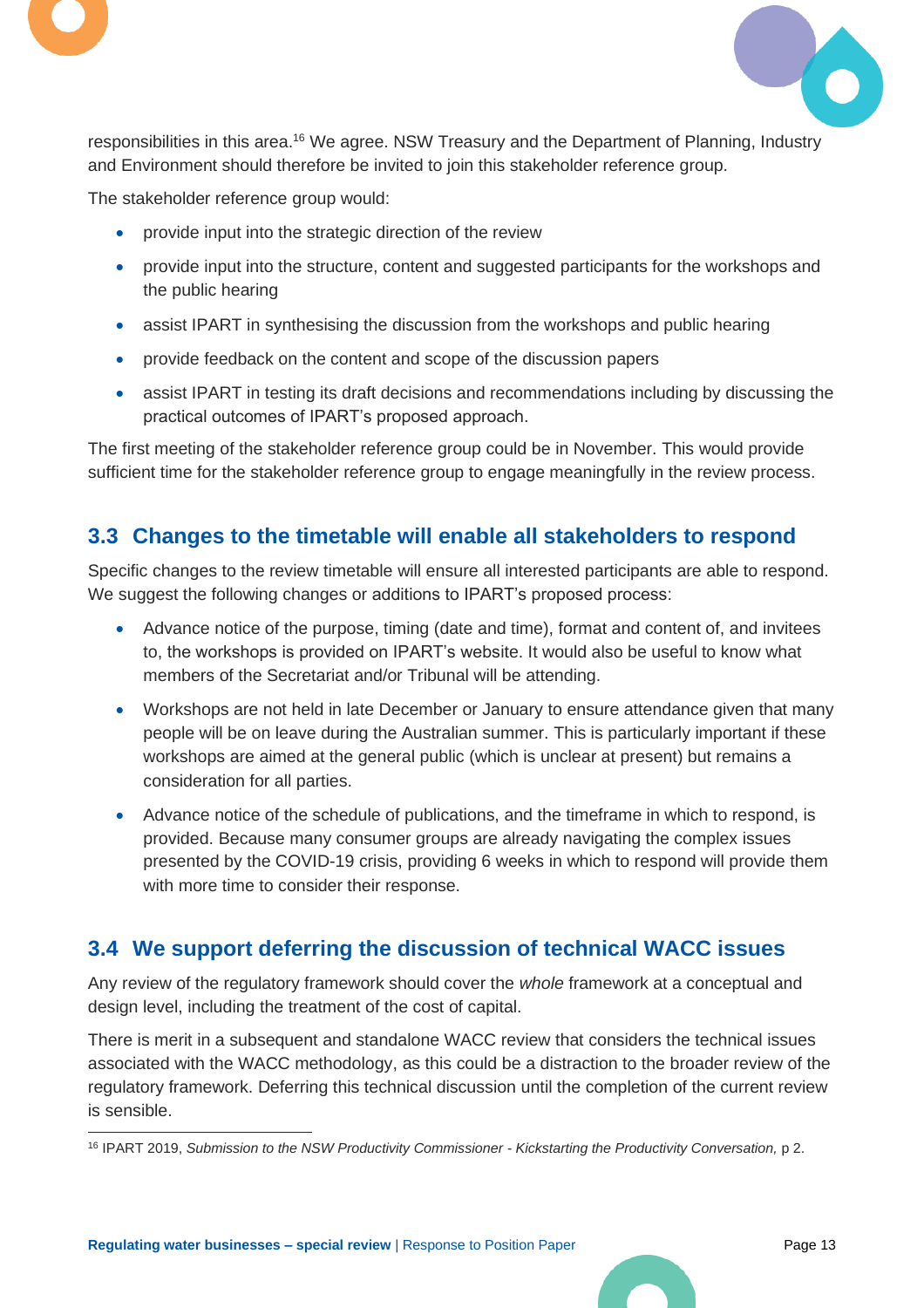



# <span id="page-14-0"></span>4Best practice regulation

Approaches to best practice regulation can vary across sector and jurisdiction. We have reviewed the approaches of the Organisation for Economic Cooperation and Development (OECD), <sup>17</sup> the UK Better Regulation Executive,<sup>18</sup> the Council of Australian Government's guide to best practice regulation,<sup>19</sup> as well as the Water Services Association of Australia (WSAA)<sup>20</sup> and leading academics such as Professor Martin Cave. 21

### <span id="page-14-1"></span>**4.1 Our analysis indicates where NSW could better align with best practice regulation**

In its submission to the Productivity Commission's Inquiry into National Water Reform, WSAA assessed economic regulation across Australian jurisdictions against key criteria that represent areas of regulatory best practice. We have used this analysis as the basis for our own assessment shown in [Table 4-1,](#page-15-0) with some modifications. These are:

- We have assessed NSW as not having the long-term interests of customers as its key objective. This is because IPART does not have a clear legislative focus on the long-term interests of customers. We discuss this in more detail in section [6.1.](#page-22-1)
- We have assessed NSW as partially meeting the 'assessment of financial viability to protect the long-term interests of customers.' This is because of the incomplete framework for holistically assessing financial resilience,<sup>22</sup> as well as the perceived focus on the least-cost over the short-term, as outlined in the Executive Summary.
- We have added 'transparency of process and decisions' as an additional factor, given the importance of this concept in leading academic literature and among other regulators including the OECD.

In addition to these modifications, we consider the concept of 'merits review being part of the framework' could be broadened to accountability more generally, which (like transparency) is an important concept in regulatory theory and practice.

<sup>17</sup> OECD 2014, *The Governance of Regulators,* OECD Best Practice Principles for Regulatory Policy, OECD Publishing.

<sup>&</sup>lt;sup>18</sup> In 2005, the UK Better Regulation Executive issued five principles of good regulation. These are: proportionality; accountability; consistency; transparency; and targeting. See M Cave, *Better regulation and certain tobacco control measures*, 24 November 2010, p 12.

<sup>19</sup> Council of Australian Governments 2007*, Best practice regulation: A guide for ministerial councils and national standard setting bodies*.

<sup>20</sup> Frontier Economics, *Improving economic regulation of urban water: a report prepared for the Water Services Association of Australia*, August 2014; Water Services Association of Australia submission to Productivity Commission Inquiry into National Water Reform; and Frontier Economics and ARUP, Urban water regulation reform. <sup>21</sup> M Cave, *Regulatory success*, plenary paper presented at ACCC Conference, Brisbane, 27 July 2017.

<sup>&</sup>lt;sup>22</sup> For example, there is no assessment of return on equity in IPART's financeability and performance analysis.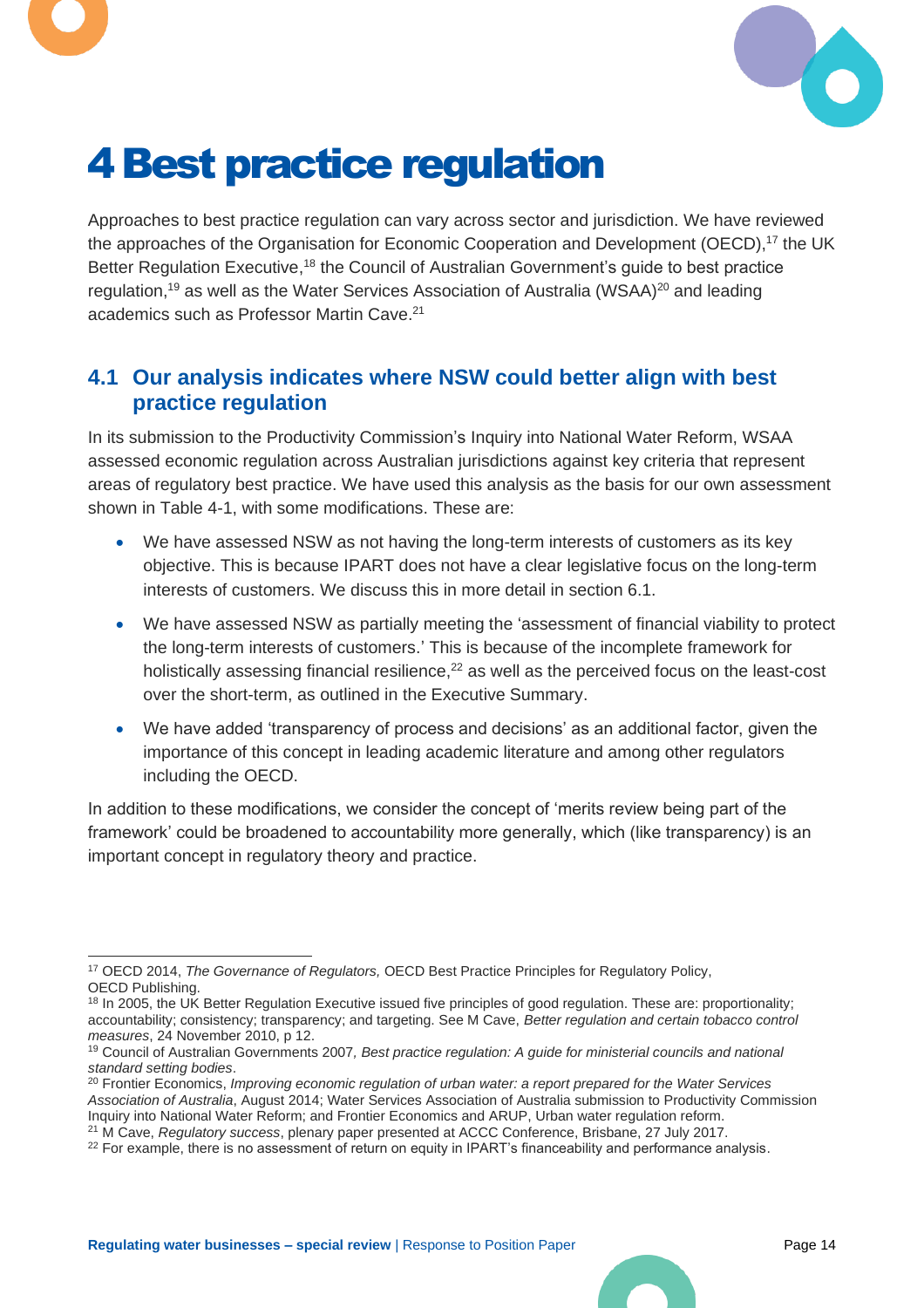

|                                                                                      | <b>NSW</b> | <b>VIC</b> | $QLD*$ | <b>WA</b> | <b>SA</b> | <b>TAS</b> | <b>NT</b> | <b>ACT</b>    |
|--------------------------------------------------------------------------------------|------------|------------|--------|-----------|-----------|------------|-----------|---------------|
| The regulator has deterministic power to set<br>prices or revenue                    |            |            |        |           |           |            |           |               |
| Regulator's key objective is the long-term<br>interests of consumers                 |            |            |        |           |           |            |           |               |
| Establishing incentives for productivity and<br>innovation                           |            |            |        |           |           |            |           |               |
| Assessment of financial viability to protect the<br>long term interests of customers |            |            |        |           |           |            |           |               |
| Strong and transparent customer engagement<br>within the regulatory framework        |            |            |        |           |           |            |           |               |
| Merits review part of the regulatory framework                                       |            |            |        |           |           |            |           |               |
| Transparency of process and decisions                                                |            |            |        |           |           |            |           |               |
| * Bulk water utilities in Qld regulated                                              |            |            |        | Yes       | No        | Partially  |           | Not regulated |

### <span id="page-15-0"></span>Table 4-1 Sydney Water assessment of economic regulation

**Source**: WSAA, WSAA submission to Productivity Commission Inquiry into National Water Reform, p 38; Frontier Economics and ARUP, Urban water regulation reform, Appendix B; Sydney Water analysis.

Our analysis indicates areas where NSW could improve its approach to economic regulation in water include:

- focusing on the long-term interests of consumers including in its assessment of financial viability
- establishing incentives for productivity and innovation
- a strong and transparent customer engagement framework
- accountability for its decisions through a merits review process
- transparency of its process and decisions.

[Table 4-2](#page-16-0) shows how we have applied the best practice principles noted in [Table 4-1](#page-15-0) to IPART's key focus areas. It lists our key recommendations and actions to ensure that this review adopts best practice principles in both its process and its proposed changes to the regulatory framework. In some areas, IPART's key focus areas overlap. For instance, lifting the performance of the sector should also promote a customer focus and increase innovation. As such, some of our recommendations address multiple focus areas. However, we have tried to identify the focus area that best fits the outcomes we are seeking to achieve through our recommendations.

8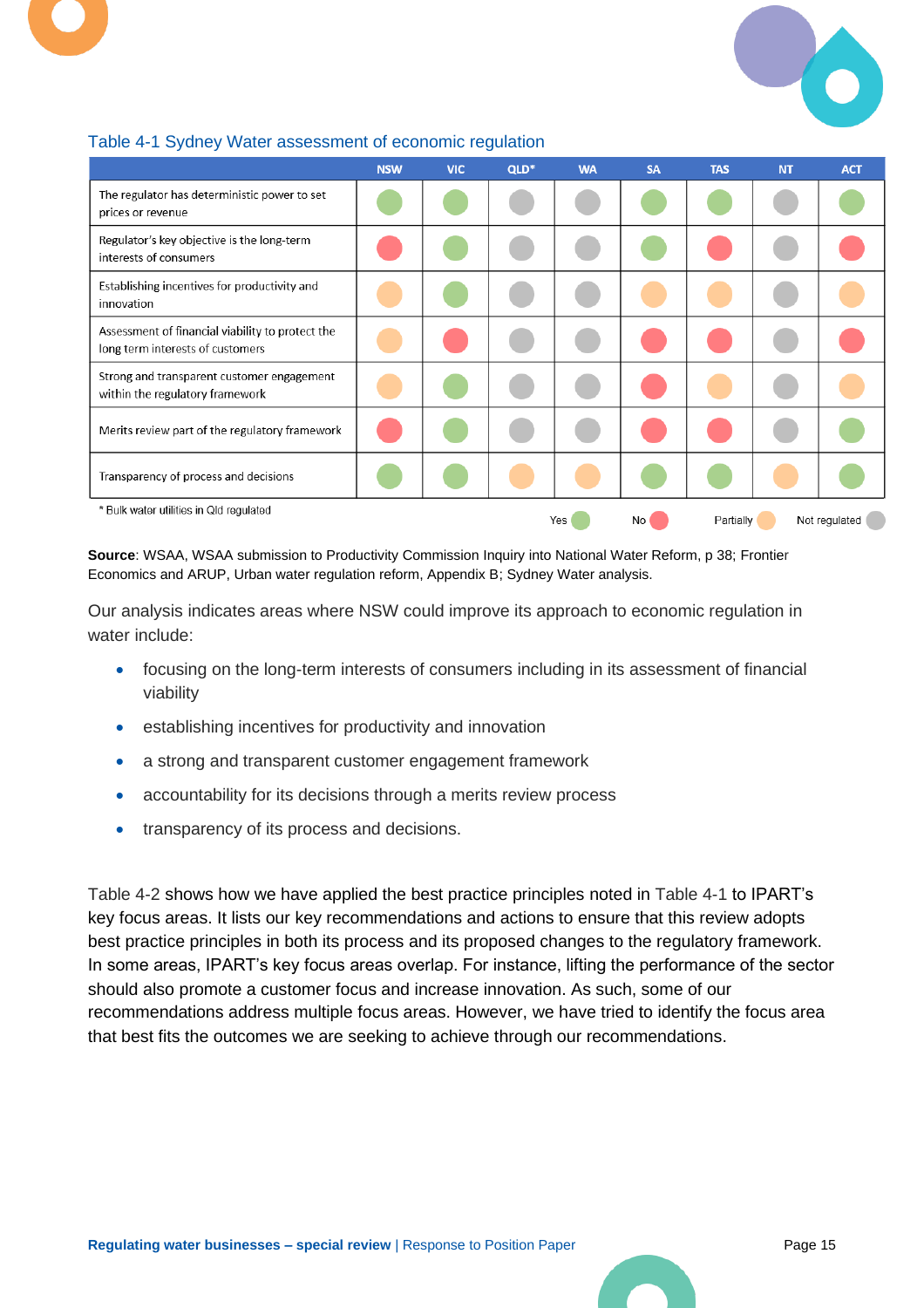

<span id="page-16-0"></span>

| <b>Submission</b><br><b>section</b> | <b>IPART's</b><br>focus area                | <b>Sydney Water recommendations</b>                                                                                                                                                                                                                                                                | <b>Best practice principle</b>                                                                                                                    |
|-------------------------------------|---------------------------------------------|----------------------------------------------------------------------------------------------------------------------------------------------------------------------------------------------------------------------------------------------------------------------------------------------------|---------------------------------------------------------------------------------------------------------------------------------------------------|
| 3                                   | All areas                                   | To most effectively manage this review IPART should:<br>clarify its objectives<br>establish a stakeholder reference group<br>adjust its timetable to assist all stakeholders to engage<br>delay technical discussion of the WACC methodology.                                                      | Transparency and accountability                                                                                                                   |
| 5                                   | Lifting the<br>performance<br>of the sector | To lift the performance of the sector IPART should:<br>consider the use of a performance framework to better align<br>customer and shareholder interests<br>explore the benefits of a revenue cap<br>promote collaboration and coordination among regulators and<br>policy makers.                 | Establishing incentives for<br>productivity and innovation<br>Transparency and accountability<br>Focus on the long-term interests<br>of customers |
| 6                                   | Promoting a<br>customer<br>focus            | To promote a customer focus IPART should:<br>have the long-term interests of customers as its central objective<br>п<br>promote accountability for regulatory decisions through a review<br>or appeals process<br>clarify the role of customer engagement in regulatory and<br>business processes. | Strong and transparent customer<br>engagement framework<br>Focus on the long-term interests<br>of customers<br>Transparency and accountability    |
|                                     | Encouraging<br>innovation                   | To encourage innovation IPART should:<br>consider the use of funding or other incentives for regulated<br>businesses<br>encourage innovation among regulators.                                                                                                                                     | Establishing incentives for<br>productivity and innovation                                                                                        |

# Table 4-2 IPART focus areas, Sydney Water recommendations & best practice principles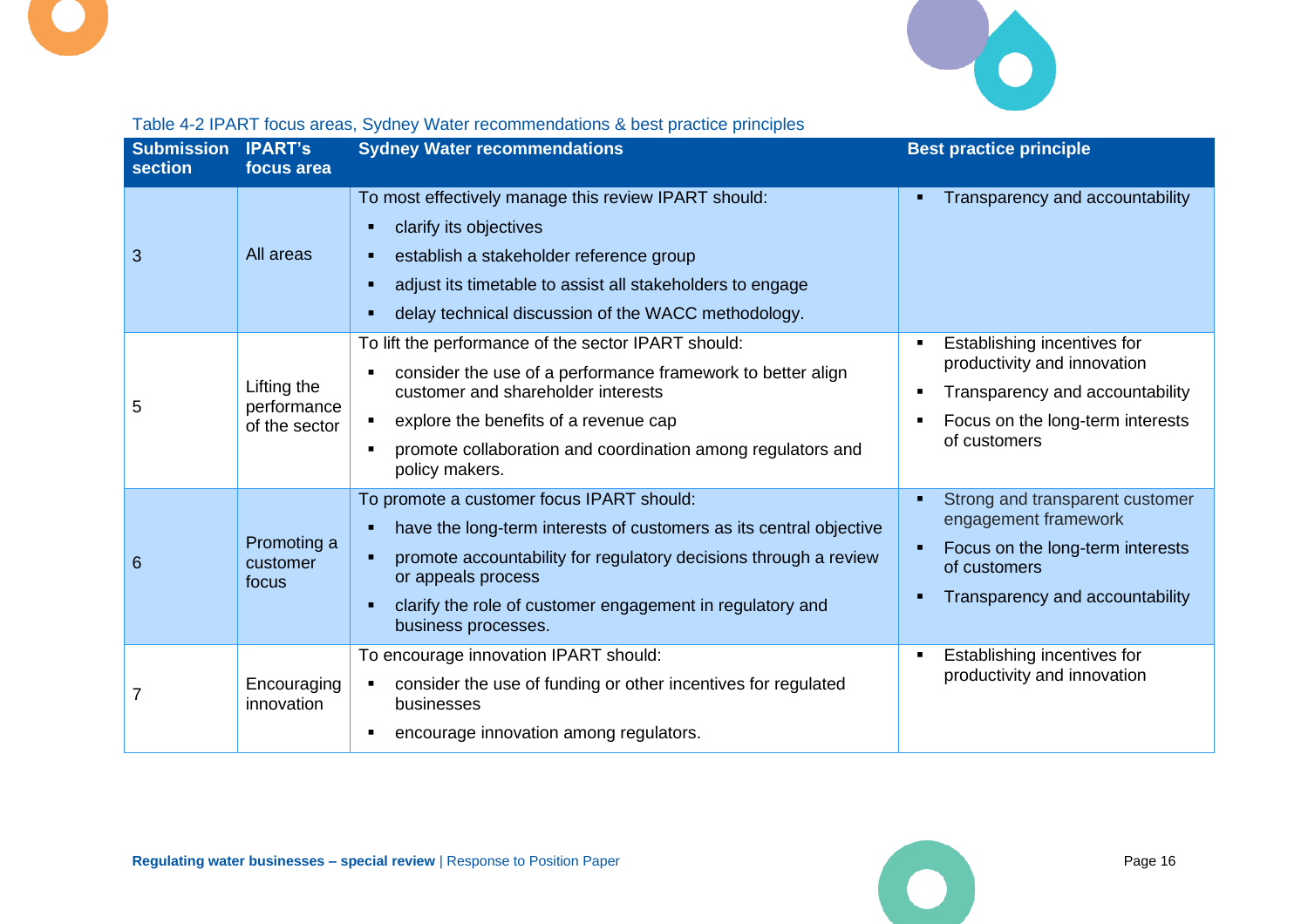



# <span id="page-17-0"></span>5Lifting the performance of the sector

We support IPART's focus on lifting the performance of the sector. In this section, we outline our views about how the framework can better reward businesses for delivering outcomes in the longterm interests of customers. We also discuss the benefits of revenue caps, and our support for a regulators working group to promote collaboration and coordination between key stakeholders.

### <span id="page-17-1"></span>**5.1 We need an explicit focus on the balance of risk and reward between shareholders and customers**

The current regulatory regime does not provide a coherent framework for balancing risk and reward between shareholders and customers. There is also a much weaker link between financial returns and performance for customers than can be seen in all the major comparator markets that have undergone regulatory reform: Victoria, England and Wales and Scotland.

IPART regulates Sydney Water using ex-ante price caps, where, for each four-year period, our revenues are determined through IPART's expectation of efficient costs at the start of the period. The company has a modest incentive to reduce costs during the cycle, an incentive that IPART reinforced on request from Sydney Water through the introduction of the efficiency carryover mechanism in 2016.

However, for a capital-intensive business based on long-lived assets, the incentive to reduce costs is short-term and arguably not well-suited to the real challenges of making regulated businesses more efficient in the medium-term. In particular, short-term savings may be at the expense of longterm performance. This may not be apparent in the short-term because there are weak incentives to deliver outputs to customers, beyond meeting minimum compliance, safety and environmental standards.

Partly to compensate for the weak incentives, there is a reliance on a periodic expenditure audit, performed by external consultants. This is inherently not an attractive regulatory process. It relies on experts trying to accumulate a large amount of knowledge about company processes, business cases and performance so that those experts feel well-placed enough to recommend an alternative expenditure plan to that proposed by the company. This is a very traditional review process that seeks to provide a basis for the regulator to second-guess the company's expenditure plan. The best regulatory regimes today do not feature this same audit-style emphasis. Instead, they seek to encourage the company to reveal its efficient costs through the incentives built into the review process.

In some respects, the current IPART approach has more in common with "cost of service" regulation. If it qualifies as incentive regulation, it is certainly of the low-powered variety. As a result, there is a very weak alignment between shareholder return and company performance. The company's outturn return on equity is not tracked as a relevant metric, and the company's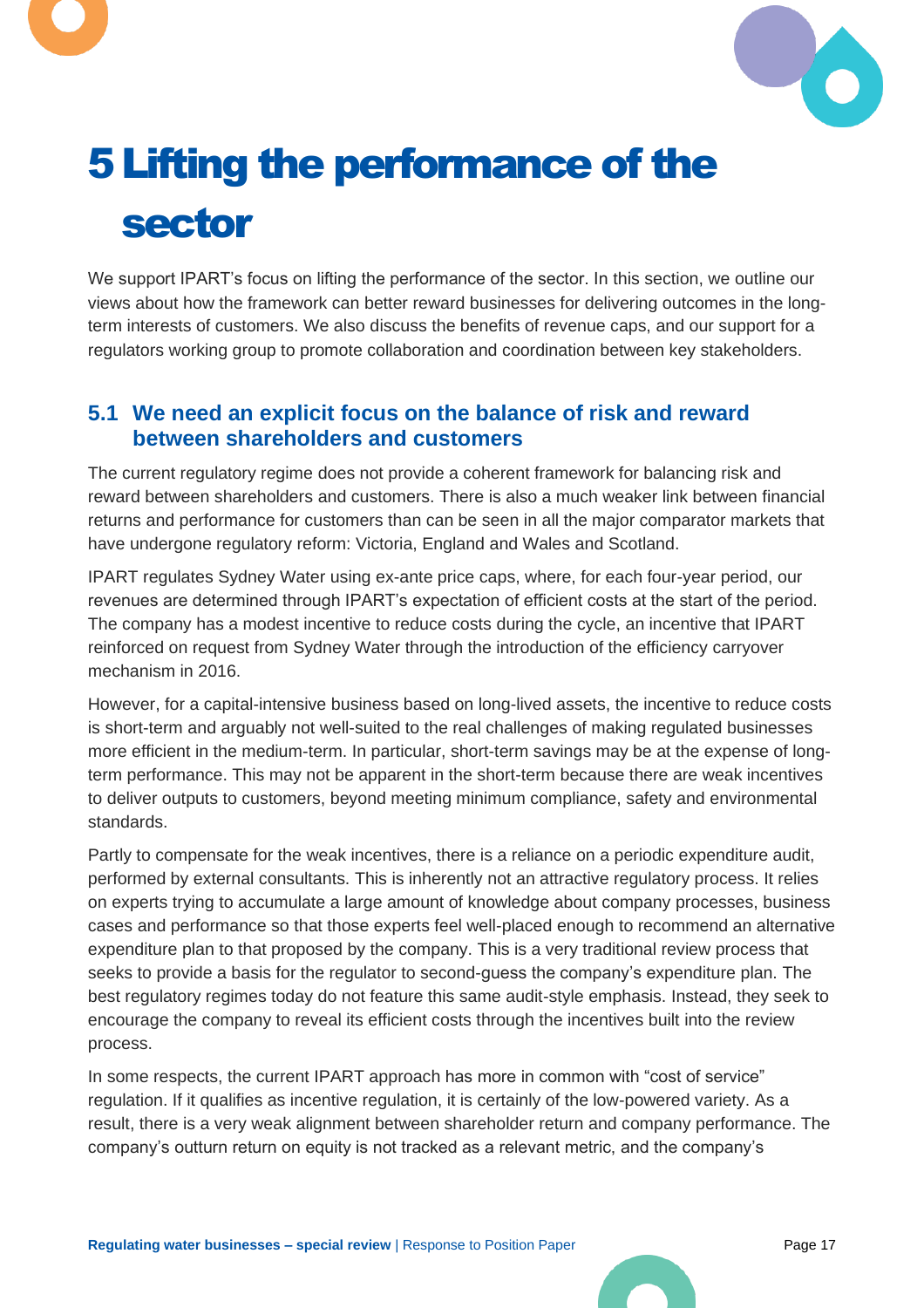



performance for customers is only indirectly related, if at all, to shareholder return. This relationship does not generally form part of the strategic conversation between water utility boards and IPART at the time of a price determination.

To encourage the utilities to become more outcomes focused, IPART and the companies it regulates need to implement a framework that encourages stronger shareholder and customer alignment. This is the whole basis of the SOC model, which is that if the SOCs are successful businesses, they will at the same time be providing a good service to customers.

The framework therefore needs to provide a stronger basis for companies to lift their performance, by doing what customers want at a price for which they are prepared to pay. This means encouraging the companies to engage better with their customers to define those outcomes (above and beyond compliance requirements) and offering incentives and rewards to encourage companies to provide higher levels of those outcomes that customers want, where customers value the additional output. Outcome delivery incentives are common internationally and are a well-documented method of incentivising higher performance.

It is implicit in this approach that IPART must take more of an interest not just in the return on equity that it sets for the company in its final determination (based on its cost of capital methodology), but in how that return is related to the *actual* return on equity that the company achieves. Company management is ultimately interested in the latter, not the former. In adjusting the risks and incentives placed on the company, IPART can seek to make improvements in outturn return of equity conditional on improvements in performance for customers. In this way, equity returns can be used as a lever to promote efficiency, innovation and customer focus. This is how incentive regulation works. There are examples of its success in the UK and Australia.

In setting these incentives, the framework needs to have regard to the capacity of the companies to bear more risk. Exposing companies to more risk is a corollary of creating performance incentives. However, the higher the risk borne by the company, the greater the likelihood this will impact on the company's cost of capital. Therefore, the regulator must have regard to the total amount of risk placed on the company and calibrate the potential equity return accordingly.

In particular, to the extent the company faces risk it cannot control, it will have less capacity and probably less interest in taking on additional risk. When profitability is subject to fluctuations outside the company's control, these affect the company's ability to plan its financial future with confidence. In Sydney Water's case, we currently bear the risk of revenue volatility (arising from our price cap) and inflation risk, neither of which we are able to control. These uncontrollable risks are likely to make it more difficult to encourage management to take on more performance risk, which could further affect financial performance, if that financial performance is already inherently uncertain.

For the risk and incentives to be valuable and potentially value enhancing for both shareholder and customer, care should be taken to seek to expose the company to those risks over which it has some control and where customers value that risk being effectively managed. Customer service standards is an obvious example. Assuming customers value ever improved levels of service performance, it may be worth incentivising the company to seek to attain in a linear manner ever higher levels of performance. If the company's costs in achieving this outcome, including its incentive payment, are less than the value of the superior performance to customers, then both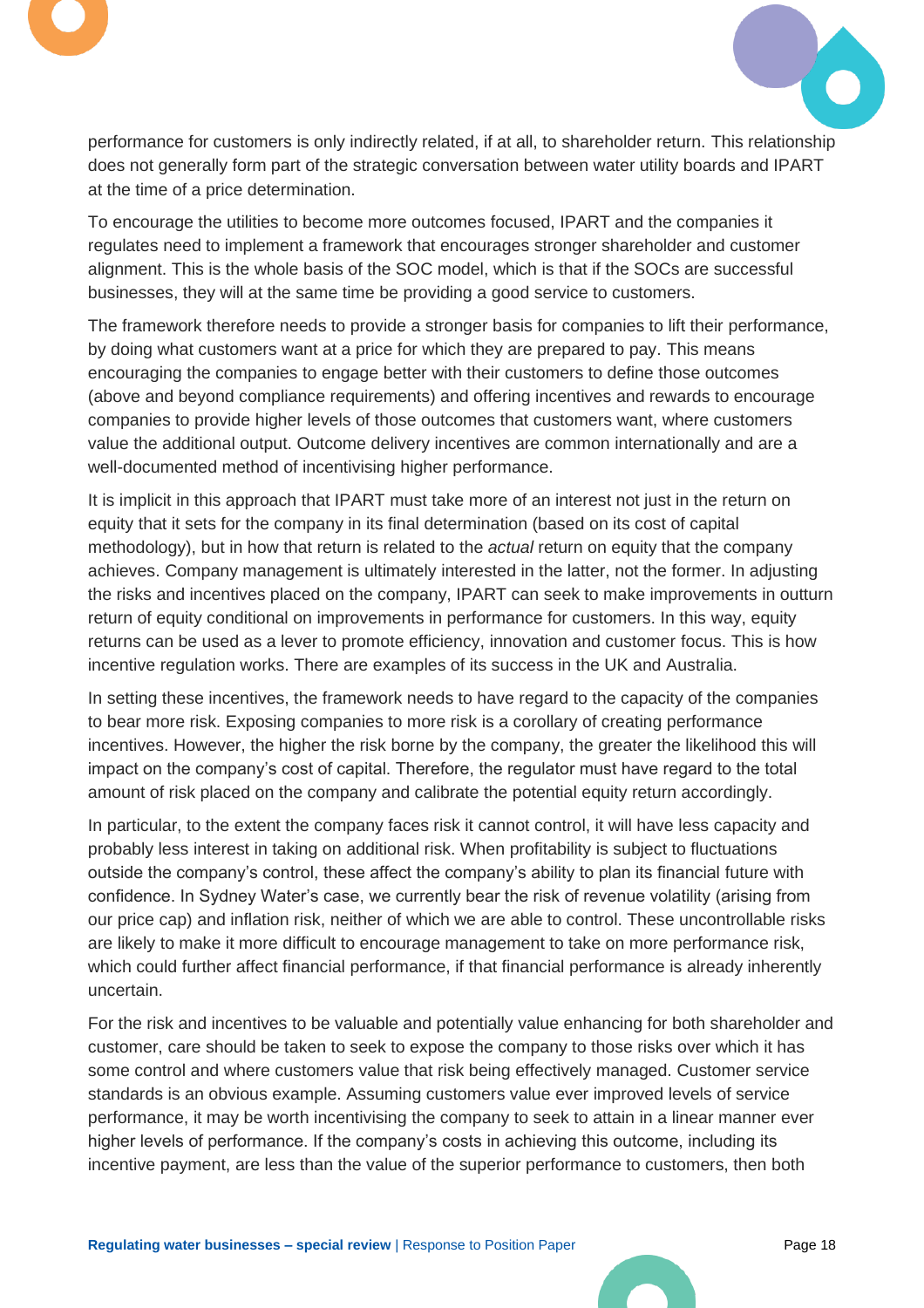



shareholder and customer are better off. No such incentive framework, based on delivery of outcomes, currently exists for NSW regulated water businesses.

A focus on the likely range of return on equity (that is, within a cap and collar, with a fixed upside and downside around the central performance expectation) can provide assurance to customers and shareholders, as well as IPART. In other words, there could be upper and lower limits implemented on any over and under-performance framework, consistent with the range of return on equity contemplated. A particular challenge faced by regulators in other jurisdictions that have introduced risk and reward frameworks linked to performance has been managing the risk of misestimated targets and mis-calibrated incentive mechanisms. IPART is likely to face similar issues. A collared approach to the return on equity mitigates the risks of regulatory error distorting financial outcomes. In this way it can provide comfort to regulators, as well as regulated companies, and encourage necessary experimentation and innovation in the regulatory framework.

If a risk and reward framework linked to performance is adopted for the price review, consideration of the role of Operating Licence standards will be needed: in particular, are the Operating Licence standards meant to act as minimum, 'safety net' standards to protect consumers or to reflect an optimal level of service? Operating licences are generally based on minimum standards set by the regulator to reflect minimum expectations for society. By comparison, customer preferences based on willingness to pay are typically used by the regulated business to consider trade-offs in meeting or over-performing against levels of service agreed as part of its price proposal or business plan.

Historically, Sydney Water had viewed its Operating Licence performance standards as minimum standards, designed to protect the community from poor performance by their monopoly supplier. In the last Operating Licence review, IPART indicated a preference to set standards at the 'optimal' level of service. Accordingly, Sydney Water engaged with customers to understand their preferences and willingness to pay for changes to levels of service relating to these standards, which informed the setting of standards in the 2019-2023 licence. However, embedding consumer preferences in licence requirements can reduce the opportunity to create positive incentive mechanisms for performance. If some levels of service are already set in the Operating Licence, this could also potentially inhibit the range of service packages that could be offered to customers during the development of a price proposal.

# <span id="page-19-0"></span>**5.2 We support exploring the benefits of a revenue cap**

We support exploring the benefits of a revenue cap in this review, given the benefits of reducing financing costs. Regulated companies with costs similar to Sydney Water (largely sunk, fixed costs) generally have revenue caps for this reason.

One of the primary objectives of regulation is to align revenues with efficient costs over time. Under a price cap, when outturn demand varies from the forecasts used in price controls the business will experience a windfall gain or loss. While the Demand Volatility Adjustment Mechanism (DVAM) seeks to mitigate this impact, it is a blunt instrument. Given the 5% materiality band, Sydney Water is only able to recover its expected costs if demand falls materially below forecast, over the price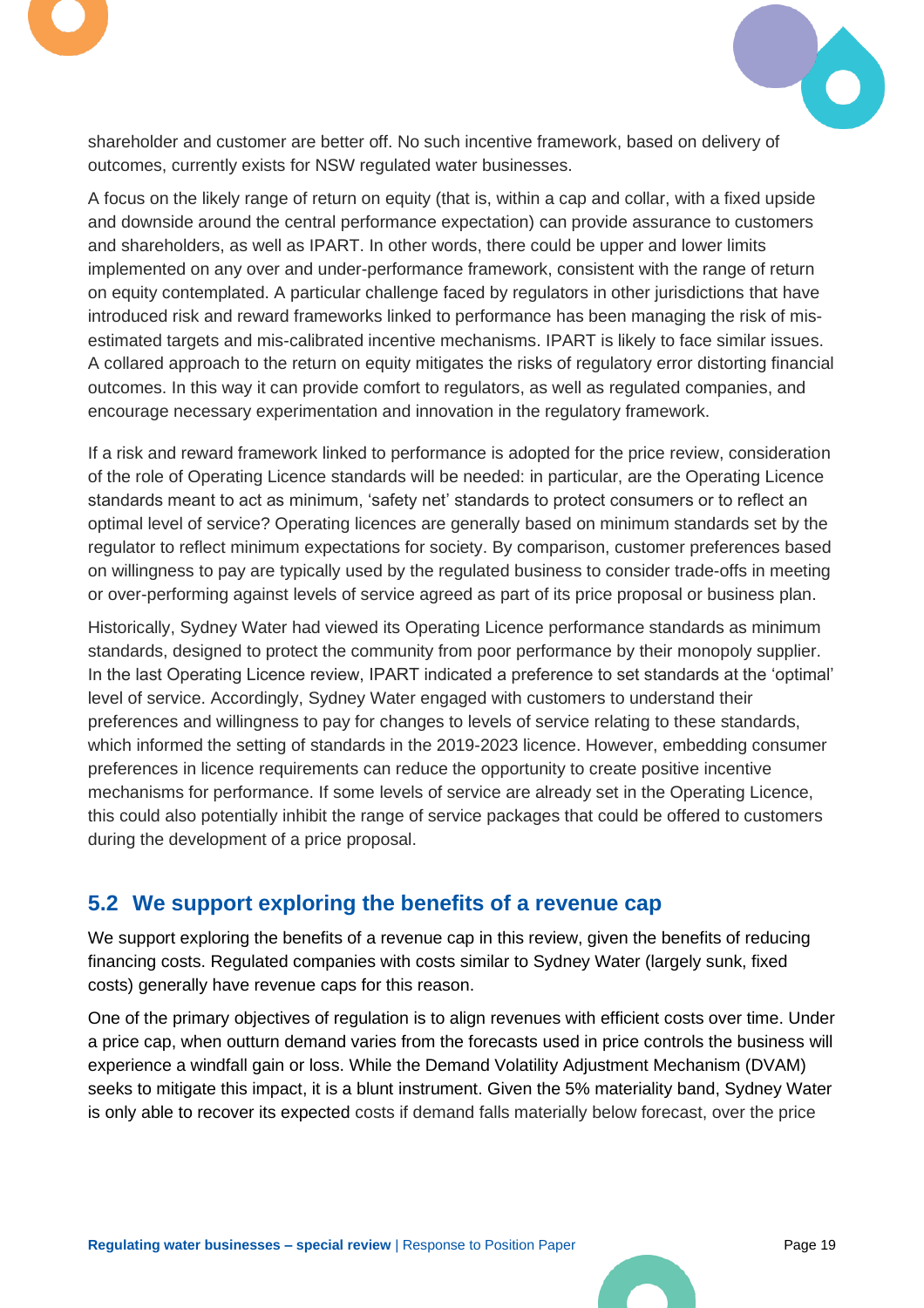



cycle.<sup>23</sup> Even if DVAM does apply, the company has to wait until the end of the cycle. This causes uncertainty, increases financing costs and is increasingly problematic as regulators set an everlower cost of equity.

Moreover, there is no offsetting benefit from attaching this volume risk to the utility. Sydney Water does not control the demand for water. Indeed, to the extent any single party has an influence over it, it is most affected by political decisions on water restrictions which are a matter for government.

Some risks that increase financing costs may be worth placing on the utility. This can be the case if by so doing the company is incentivised to take action to mitigate the risk, such that its private costs of that action are less than the benefits to customers. However, this is not one of those situations.

In addition, there may be wider political economy benefits from the separation of utility revenue recovery from issues connected to how to efficiently price water to customers. The utility is likely to be better placed to consider the customer and efficiency aspects of its pricing strategy, if that strategy has no bearing on the extent to which it fully recovers its revenue requirement over the regulatory cycle.

We agree with IPART that, if adopted, a revenue cap approach should still be subject to pricing principles, principally the National Water Initiative Pricing Principles. We welcome discussions with IPART and other stakeholders about the appropriate pricing principles to be used. It is important that any pricing approach have a coherent and transparent methodology and address impacts on associated prices for other services.

# <span id="page-20-0"></span>**5.3 Better coordination is needed among regulators**

We support including better coordination among regulators as an issue to consider in this review. Currently there is a disconnect between regulators that leaves regulated businesses vulnerable to conflicting or misaligned requirements. This can hamper our ability to deliver outcomes that are valued by customers.

In addition, it is sometimes uncertain how IPART may assess expenditure relating to activities that are responding to or contributing to the delivery of Government policy objectives. For example, it is not clear how IPART will give effect to the NSW Government's policy to achieve net zero emissions by 2050. Specifically, it is uncertain whether IPART will view this as a requirement that utilities must meet or if this approach would be considered as discretionary expenditure.

Greater communication and collaboration between regulators, regulated businesses and, where relevant, Government agencies is needed to ensure that:

- regulatory and policy requirements are understood by all parties and
- $\bullet$  the best approach to meet the long-term interests of customers is implemented.<sup>24</sup>

<sup>&</sup>lt;sup>23</sup> We note that any DVAM true-up does not include recovery of costs associated with demand that is less than forecast but does not fall below the DVAM materiality threshold.

<sup>&</sup>lt;sup>24</sup> This could be viewed as that approach selected through a cost-benefit analysis or some other methodology.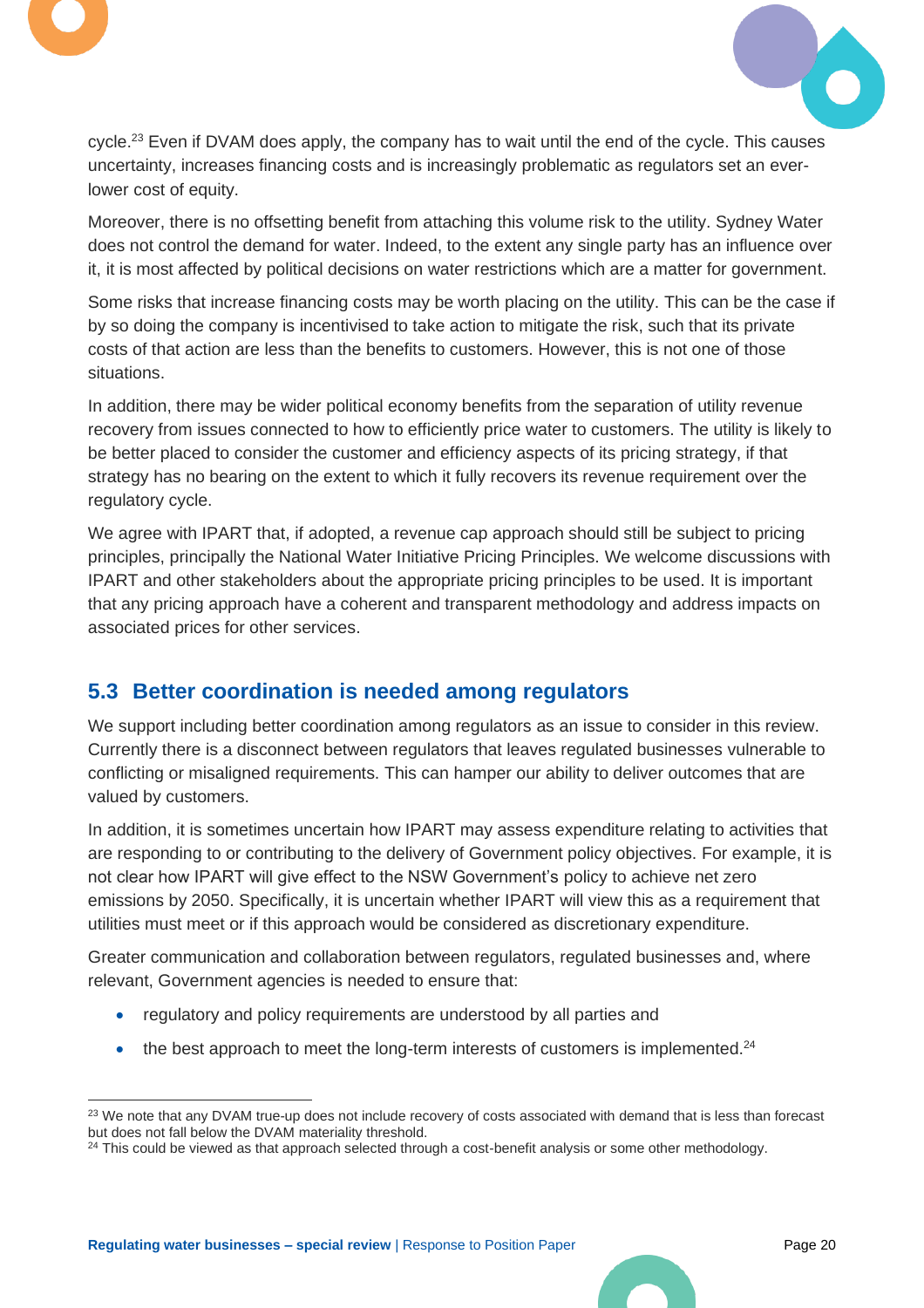



A regulators working group is one approach to improve coordination of the requirements and impacts that regulators and government stakeholders impose on regulated businesses and their customers. To be effective, such a group should adopt best practice regulatory principles to guide its activities (as discussed in section 4). For example, a regulators working group should:

- have terms of reference, including an objective to promote the long-term interests of customers in its decisions
- be transparent in its processes and methodology and accountable to its key stakeholders. For instance, the minutes and decisions of this group should be made public, as should the methodology applied in establishing new regulatory standards and the evaluation of the impact of such standards on regulatory businesses and their customers
- periodically review its effectiveness in achieving the objectives set out in its Terms of Reference.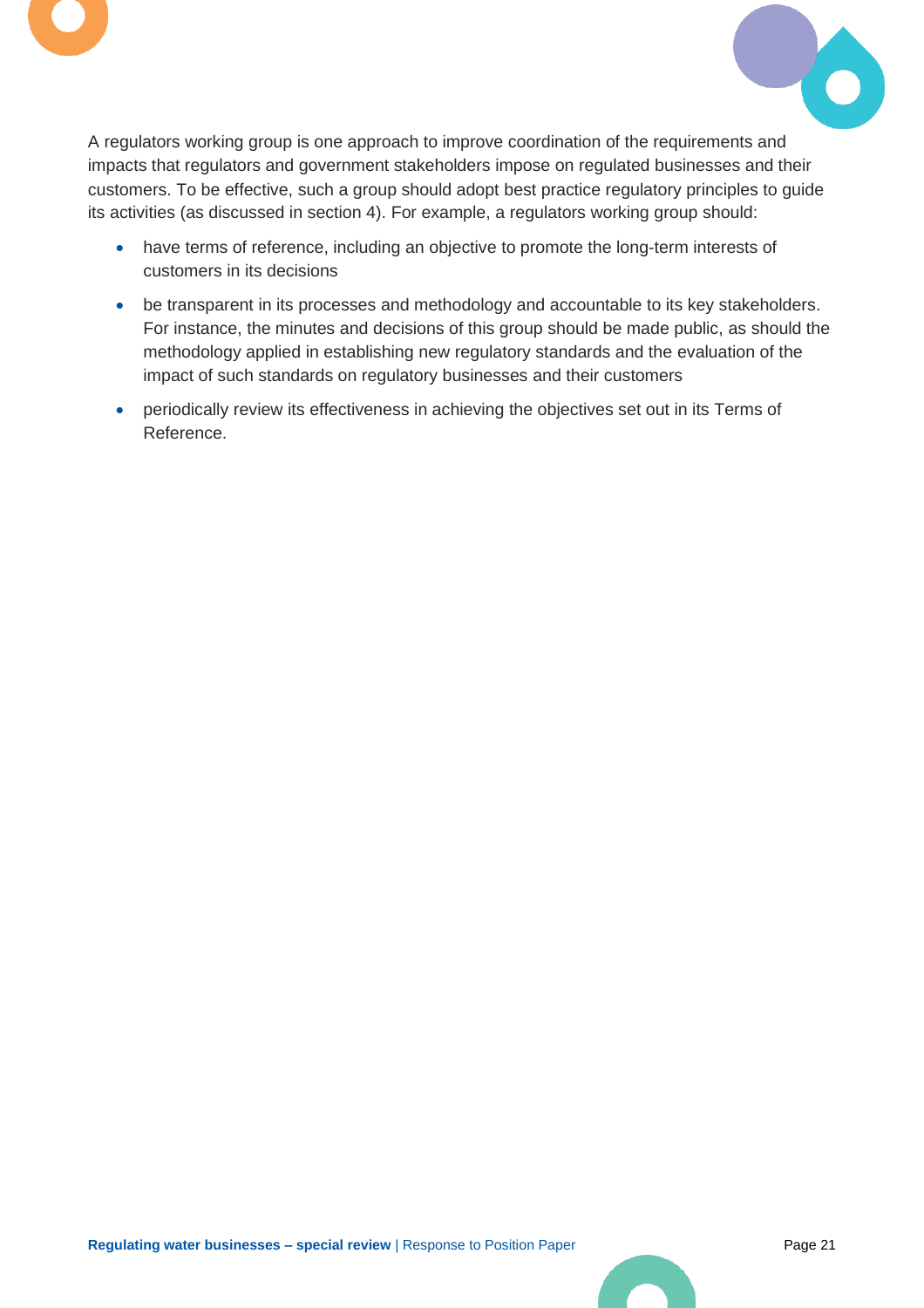



# <span id="page-22-0"></span>6Promoting a customer focus across the water sector

We welcome IPART's focus on customers. The long-term interests of customers are central to the work that we do at Sydney Water. Similarly, these interests should be at the heart of the regulatory framework. In the sections below, we discuss changes to the regulatory framework that would promote a customer focus across the water sector and reflect best practice in regulation. We also note how other regimes have sought to reward businesses for good customer engagement, and the need for developing clear guidelines and transparent standards for customer engagement.

### <span id="page-22-1"></span>**6.1 IPART should have a clear objective to promote the long-term interests of customers**

As noted in section 4 above, a best practice regulatory framework has the long-term interests of customers as its central objective. This is reflected in the objectives of regulators including the Essential Services Commission of South Australia (ESCOSA), the ESC, the Productivity Commission,<sup>25</sup> the AEMC, the AER and Ofgem, often, though not always, in legislation. In its report to IPART, CEPA provides commentary around the objectives of many of these regulators.<sup>26</sup>

In its Position Paper, IPART states that it considers whether a business's pricing proposal establishes outcomes that are in the long-term interests of customers.<sup>27</sup> However, IPART does not have an explicit focus on the long-term interests of customers in either its legislation, guidance or policy documents or its website. According to IPART's website, IPART's role is to "make the people of NSW better off through independent decisions and advice". Section 15 of the IPART Act states the factors that IPART must consider when setting prices (although IPART may also consider any other matters that it deems relevant). However, IPART has not issued guidance on how it considers each of these factors, both in isolation and together, nor how they jointly contribute to 'making the people of NSW better off'. In 2010, a former IPART member, Sybille Krieger, asserted that weighing up and balancing different and conflicting policy objectives and the competing interests of stakeholders is what economic regulators do.<sup>28</sup> But this approach is not consistent with best practice, as WSAA noted in its 2014 report entitled 'Improving economic regulation of urban water.<sup>29</sup>

<sup>&</sup>lt;sup>25</sup> In its report on National Water Reform, the Productivity Commission stated that the objective of regulation should be to promote the long-term interests of consumers. Productivity Commission 2017, *National Water Report, Inquiry Report,* Canberra, p 18.

<sup>26</sup> See, for example, CEPA 2020, *Economic regulation of water utilities - research*, pp 46, 68, 98, 103, 118 and 129. <sup>27</sup> IPART 2020, *Regulating Water Businesses Special Review - Position Paper*, p 27.

<sup>&</sup>lt;sup>28</sup> S Krieger, 'Should the Law Have a Greater Role in Economic Regulation of Infrastructure Services?', paper presented at IPART Conference - *Encouraging Efficiency and Competition in the Provision of Infrastructure Services*, Sydney, 7 May 2010.

<sup>29</sup> Frontier Economics, *Improving economic regulation of urban water: a report prepared for the Water Services Association of Australia*, August 2014, p 42.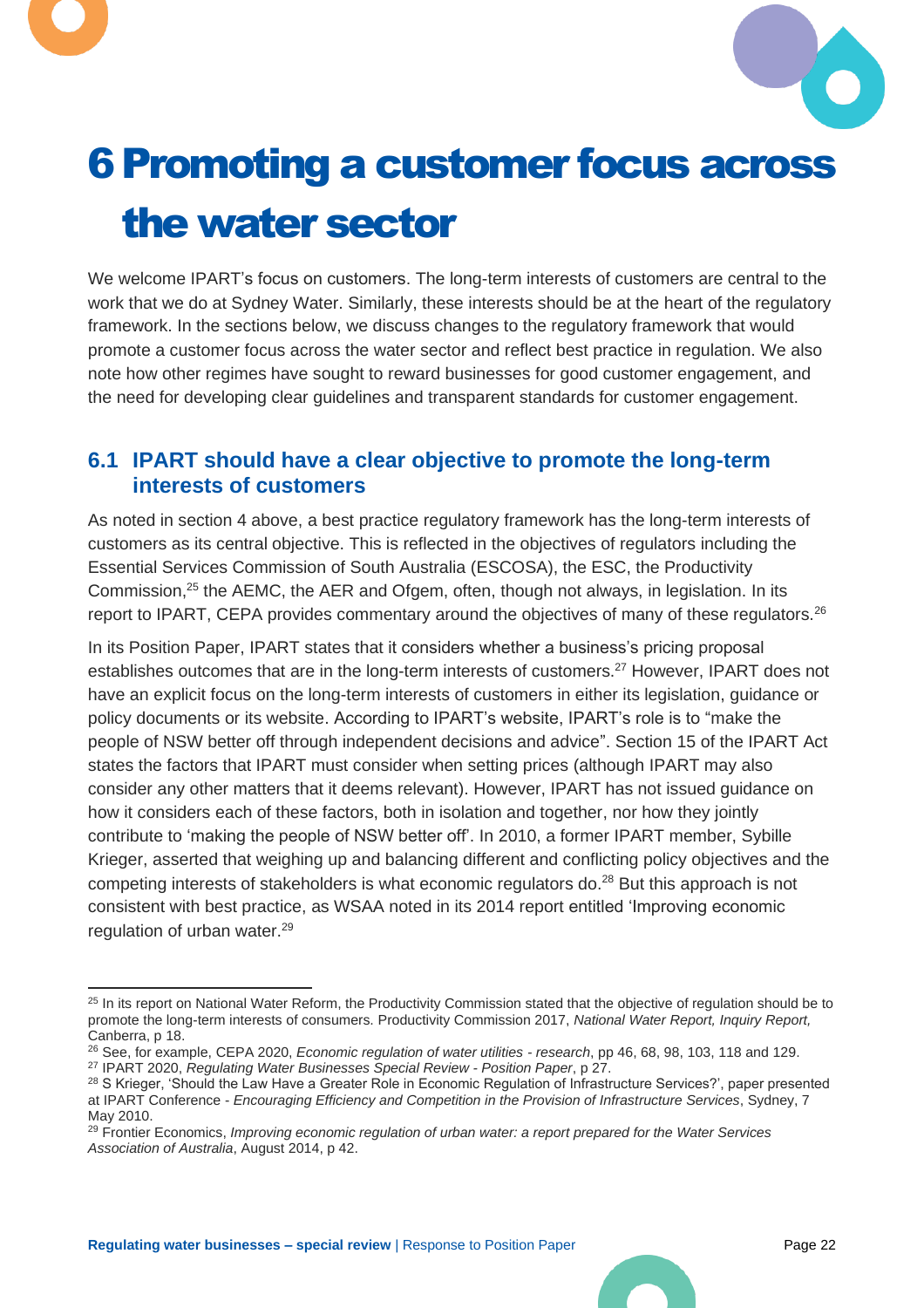



An explicit focus on the long-term interests of customers would improve the transparency and accountability of IPART's decision-making. This could be achieved through legislative change to the IPART Act to create an explicit duty for IPART. Alternatively, IPART could issue a guidance note on how it applies and reconciles trade-offs between the multiple factors listed in Section 15. Such a guidance note could interpret the key objective underlying consideration of these multiple factors as being one of promoting the long-term interests of customers. This would provide confidence to customers, government and regulated businesses about how IPART makes decisions and what the underlying objective is.

### <span id="page-23-0"></span>**6.2 A review mechanism will help promote accountability and align with best practice**

Regulators must be held accountable for their decision-making if the long-term interests of customers are to remain at the heart of any regulatory framework. As Frontier Economics noted in its report produced for WSAA:

*An effective review or appeals process helps prevent abuse of discretionary authority and preserves the integrity of the regulatory system by making the regulator accountable for their decisions. Accountability is important because it makes regulators responsive to the public, heightens the sense of legitimacy, and reduces regulatory risks as the regulator is in most cases constrained from taking decisions that will undermine the financial viability of the business (Taylor & Ballance, 2000).<sup>30</sup>*

Administrative law recognises that the review of government decisions is a key component of access to justice. Mechanisms to review decisions include by:

- judicial review to determine whether a decision is lawful
- merits review to determine whether a decision is reasonable or contained an error of fact
- investigations for example, by another agency
- internal agency practices including alternative dispute resolution or codes of conduct that establish a process if a grievance is raised.

IPART decisions are subject to judicial review but not to merits review. In theory, merits review provides the most effective measure to increase the accountability of regulatory decision-makers. In the Australian energy sector, limited merits review of the AER's decisions was abolished given concerns that the process increased costs to all participants as well as contributed to regulatory and price uncertainty. However, some consumer groups argued that the limited merits review provisions in the energy sector were designed to benefit, and be more inclusive, of consumers and their removal was premature.<sup>31</sup> Other jurisdictions such as Ofwat, Ofgem and the ESC have retained merits review.

<sup>30</sup> Frontier Economics, *Improving economic regulation of urban water: a report prepared for the Water Services Association of Australia*, August 2014, pp 34-35.

<sup>31</sup> J Mansour and B Greenwood, '"Inconvenient Guests"? The Consumer Experience of Administrative Review for Electricity Pricing,' *Australian Journal of Competition and Consumer Law,* 26.3, 2018, pp 61-173.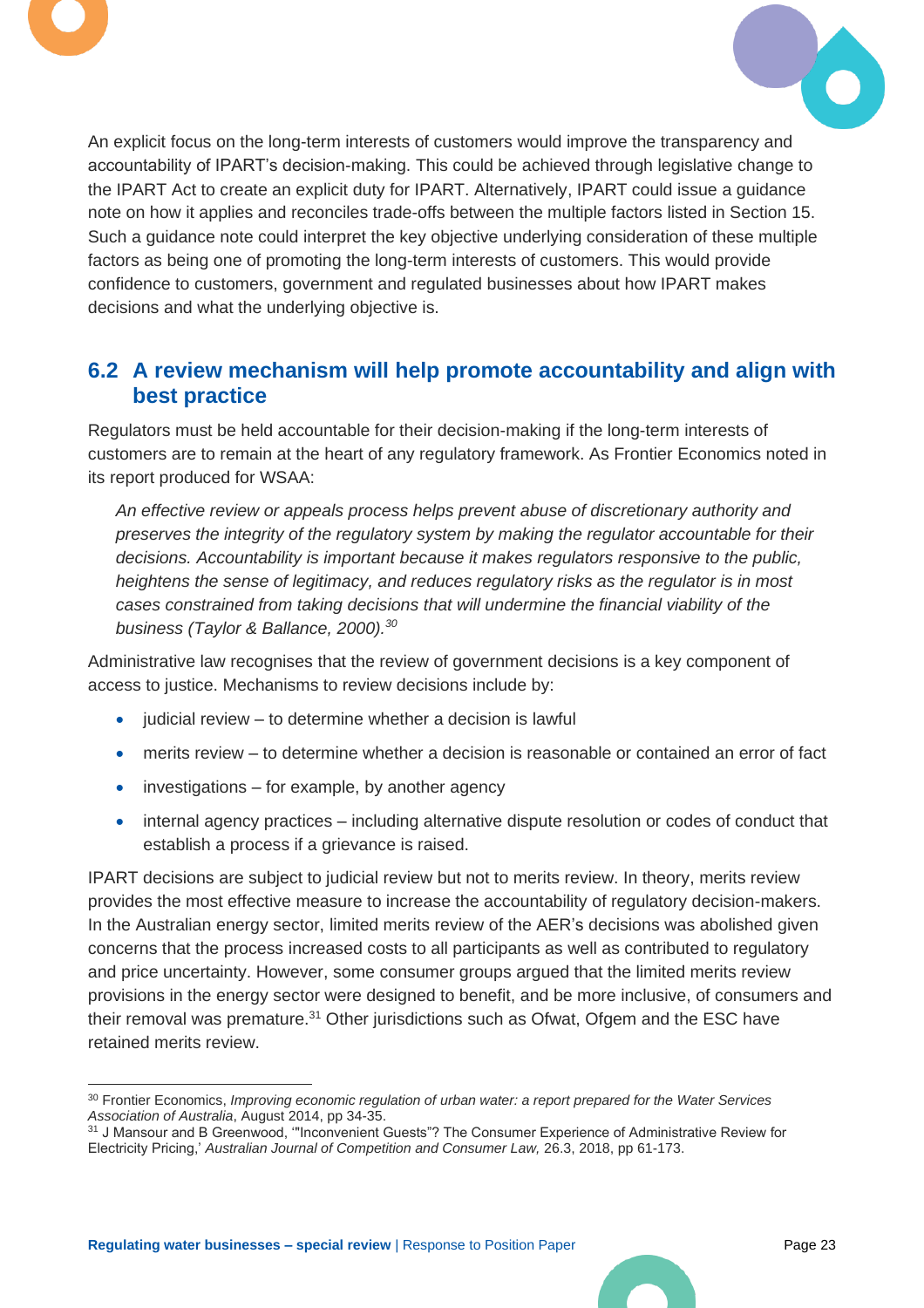



Other options may improve the accountability of regulators without the costs or formality of the court process. For example, the AER established an independent panel to review its Rate of Return Guideline in 2018. This panel's role was to review the draft guideline and report on whether it was supported by sound reasoning based on the available information such that it was capable of promoting achievement of the national gas and electricity objectives. <sup>32</sup> Another option to explore is the inclusion of specially-created consumer panels, through which IPART could voluntarily agree to extend powers in price review processes to constrain IPART's ability to make final decisions (in certain circumstances). These mechanisms may provide greater flexibility as well as avoid the costs of an appeal within a formal legal system.

We recognise that the Government, rather than IPART, is responsible for developing and implementing policy around merits review. Nonetheless, IPART can send a powerful signal about its commitment to best practice by supporting the reform of review rights or considering alternative mechanisms. Concerns about potential abuse of a review or appeal mechanism can be mitigated by careful design of the mechanism.<sup>33</sup>

### <span id="page-24-0"></span>**6.3 Customer engagement must continue to improve and evolve**

As CEPA noted in its report to IPART, most regulators require regulated businesses to undertake customer engagement.<sup>34</sup> Involving customers more in the regulatory process has been a recurring feature of regulatory reform over the past two decades. Consumer engagement can take many forms. Numerous mechanisms have been tried to incentivise and test how the price proposal of a regulated business meets customer expectations and preferences.

Empowering and engaging with customers is central to our work as a regulated business. Research by WSAA in 2018 demonstrated future customers of water utilities want to be "at the centre, meaning an industry shift from asset to [a] people-centric mindset is needed".<sup>35</sup> In line with this mindset shift, we have tried to better understand what our customers want and expect from us. We developed our Customer Promises to:

- keep services reliable and affordable (every day)
- be proactive and easy to deal with (every time)
- involve you and plan for our future (every one).

A key part of the third promise is to involve customers in decisions that will impact their community.<sup>36</sup>

We welcome discussions on ways to further empower consumers within business planning and / or regulatory processes. These discussions should include a focus on issues such as:

<sup>32</sup> See AER 2018, *New process - Rate of Return Guideline: Independent Panel*.

<sup>33</sup> There are many ways in which this can be done. For example, appellants could be restricted to the review of an entire decision (rather than simply unfavourable aspects of that decision) or could have costs obligations imposed on them through the appeal process.

<sup>34</sup> CEPA 2020, *Economic regulation of water utilities - research*, p 5.

<sup>35</sup> WSAA 2018, *The Customer of the Future*. Refer to [www.wsaa.asn.au](https://sydneywatercorporation.sharepoint.com/sites/Regulatoryreformproject/Shared%20Documents/General/5.%20Scoping%20Paper%20Response%2030%20Oct%2020/Footnotes%20supporting%20docs/Customer%20of%20the%20Future_WSAA%20_July%202018.pdf?CT=1604032245689&OR=ItemsView)

<sup>36</sup> Sydney Water 2016, *Sydney Water Customer Toolkit*, December.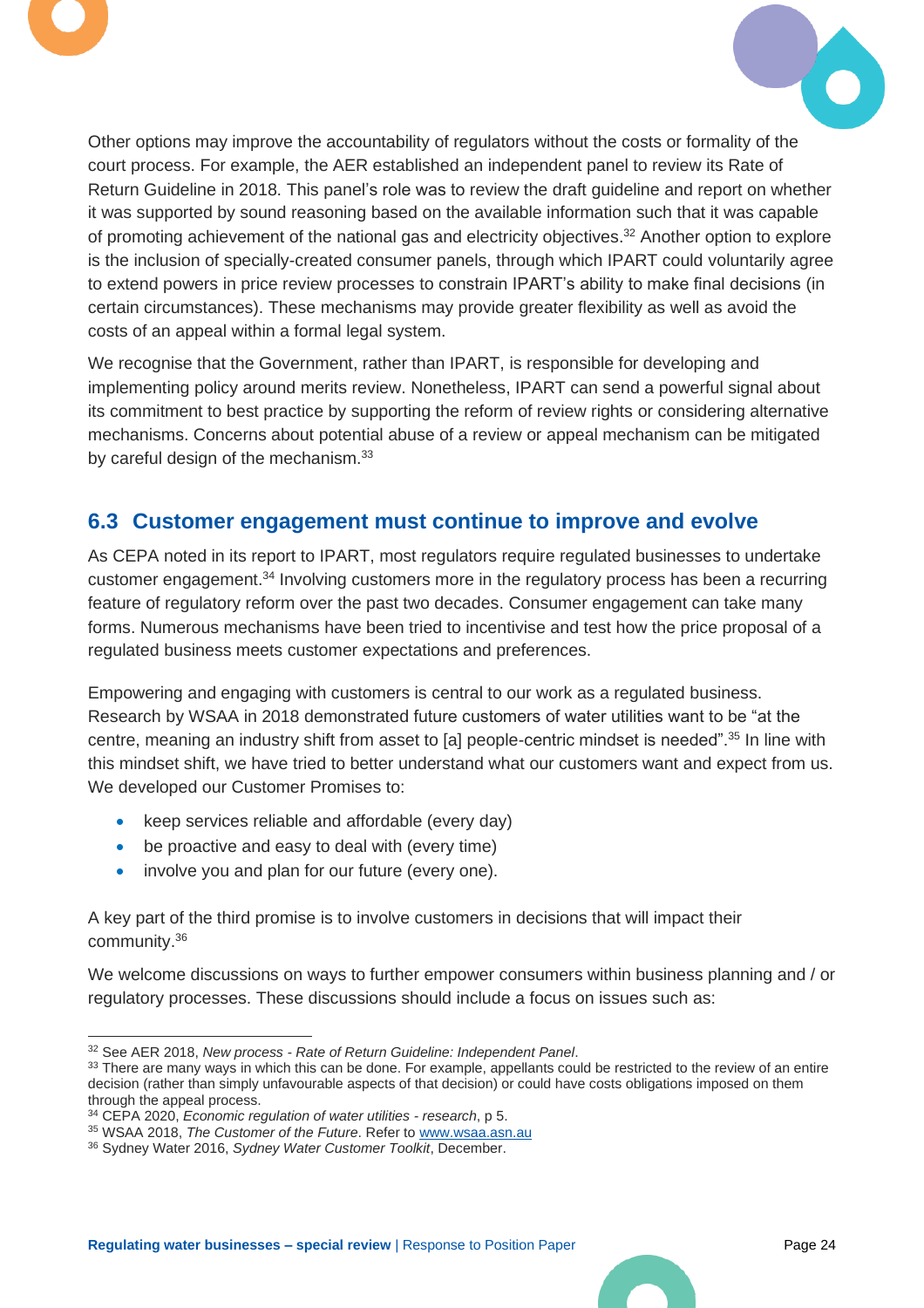

- Who should set the scope of the engagement program?
- Who would conduct and lead the engagement process?
- What are the benefits of complying with the process?
- How can we ensure representativeness of the customer base?
- How can customer preferences be used to inform decisions, or should customer panels be given some decision-making authority?
- What is the role of customer engagement in relation to discretionary and non-discretionary services? Are they different?
- What form should customer engagement take eg, survey-based research and/or more deliberative forms of engagement, such as citizen juries?<sup>37</sup> Should this be stipulated by the regulatory framework or left open?

In our view, businesses are best placed to engage with customers as they are customer-facing and have experience in this area. Overly prescriptive requirements could limit engagement with customers on areas that are most important to them. On the other hand, greater clarity around the expected role of customer engagement in regulatory processes will benefit everyone, including the regulator, customer groups and regulated businesses. It will also minimise potential duplication.

A greater emphasis on customer views has typically involved clear guidelines being established before the price review on how the regulator will treat outcomes of engagement processes. Without this clarity, company incentives to engage can be undermined for fear of second-guessing by the regulator later in the process. For example, it is not clear what minimum evidentiary standards IPART requires for customer engagement.<sup>38</sup> These standards do exist in other disciplines.<sup>39</sup>

Uncertainty also exists around IPART's views on what would constitute sufficient customer support (that is, threshold levels of acceptance). It is not clear if this would differ between engagement on discretionary expenditure vs mandatory expenditure (for example, to determine preferences relating to levels of service, billing or preferred methods of communication) compared to issues that are non-expenditure related (for example, restrictions regimes, pricing structures, etc).

<sup>37</sup> In December 2016, Infrastructure Victoria tabled Victoria's first ever state-wide, cross-sector infrastructure strategy for the next 30 years in Parliament. Citizens' juries played a major role in forming recommendations contained in this strategy.

<sup>&</sup>lt;sup>38</sup> Sydney Water is committed to benchmarking our customer engagement processes against best practice criteria. For instance, we refer to the principles of inclusivity, responsiveness and materiality under AA1000 AccountAbility Principles Standard (2008) and measure our performance against the IAP2 model and the AASES100 standard for Stakeholder Participation.

<sup>&</sup>lt;sup>39</sup> For example, the Victorian Government publishes quidelines on non-market valuation customer willingness to pay methodologies (refer to [www.djpr.vic.gov.au\)](https://djpr.vic.gov.au/about-us/overview/the-economic-assessment-information-portal/i-am-looking-for-guidance-on-particular-economic-assessment-processes,-methods-and-variables) that are considerably more detailed than IPART's best practice principles contained in IPART 2020, *Final Report - Review of Prices for Sydney Water*, pp 342-344.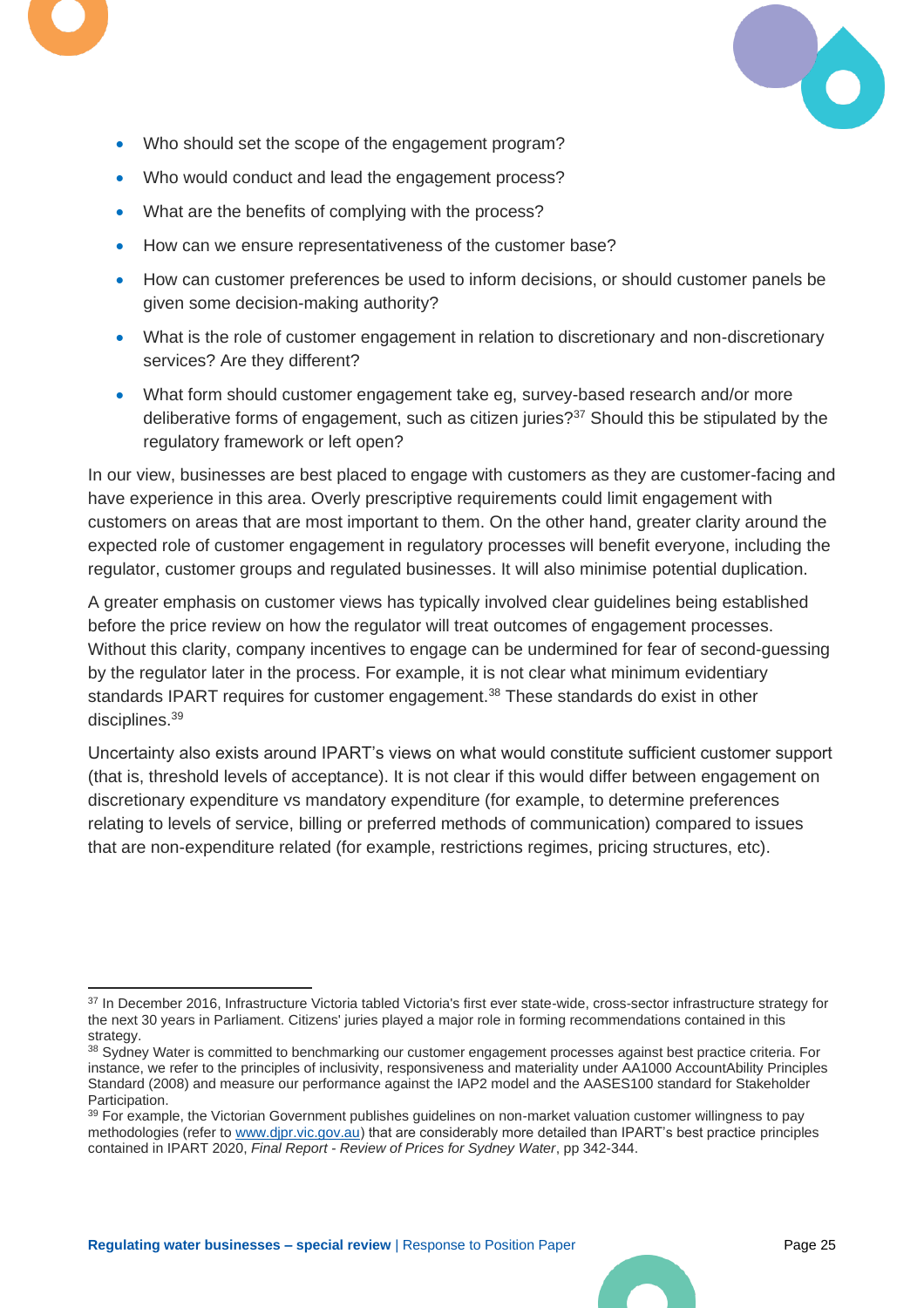



# <span id="page-26-0"></span>7Encouraging innovation

Innovation is a broad term and can reflect the introduction of new techniques, solution design or technology and business design.

In its Position Paper, IPART's discussion around innovation is mainly at the level of the regulated business.<sup>40</sup> Innovation, however, can also be considered in terms of regulatory theory and practice, which influences the design and operation of the regulatory agency and the framework within which it operates. IPART recognises this implicitly when discussing the key challenges facing the water sector and IPART's desire to build on the learning and experiences of other regulators to meet these challenges.<sup>41</sup>

In this section, we discuss how the regulatory framework can provide incentives for innovation at the level of the regulated business, as well as the opportunities for IPART and other regulators to innovate.

# <span id="page-26-1"></span>**7.1 Dedicated innovation funding provides greater incentives for innovation**

IPART acknowledges that the appetite for innovation among regulated businesses is influenced by the regulatory framework.<sup>42</sup> We agree. An incentive-based regulation framework must reward innovation if it is to encourage that to occur. This is particularly the case for regulated businesses where the usual rewards available to businesses in competitive markets such as increased market share or higher profits are unlikely to occur.

Sydney Water has a long-standing research and innovation program. Some of the highlights from our 2019-20 program included:

- More than 170 projects in progress across the business
- National AWA Research Innovation Award for a program on intelligent robotics for sewer condition assessment
- 6.2/10 Innovation Effectiveness Index Score 2019
- Approximately \$3.6 leveraged for every \$1 invested into research and innovation.

While we do undertake research and innovation activities, more could be done if the regulatory framework were to provide explicit incentives or dedicated funding to do so. Sydney Water invests a low percentage of revenues to research and development relative to other utilities in Australia and internationally. This is influenced by the current regulatory framework, and the expenditure review process, with its focus on efficiency and least cost. The expenditure review process may disallow or deem inefficient any innovation that appears costly (and is of uncertain future benefit).

<sup>40</sup> IPART 2020, *Regulating Water Businesses Special Review - Position Paper*, pp 7 and 21.

<sup>41</sup> IPART 2020, *Regulating Water Businesses Special Review - Position Paper*, p 5.

<sup>42</sup> IPART 2020, *Regulating Water Businesses Special Review - Position Paper*, p 23.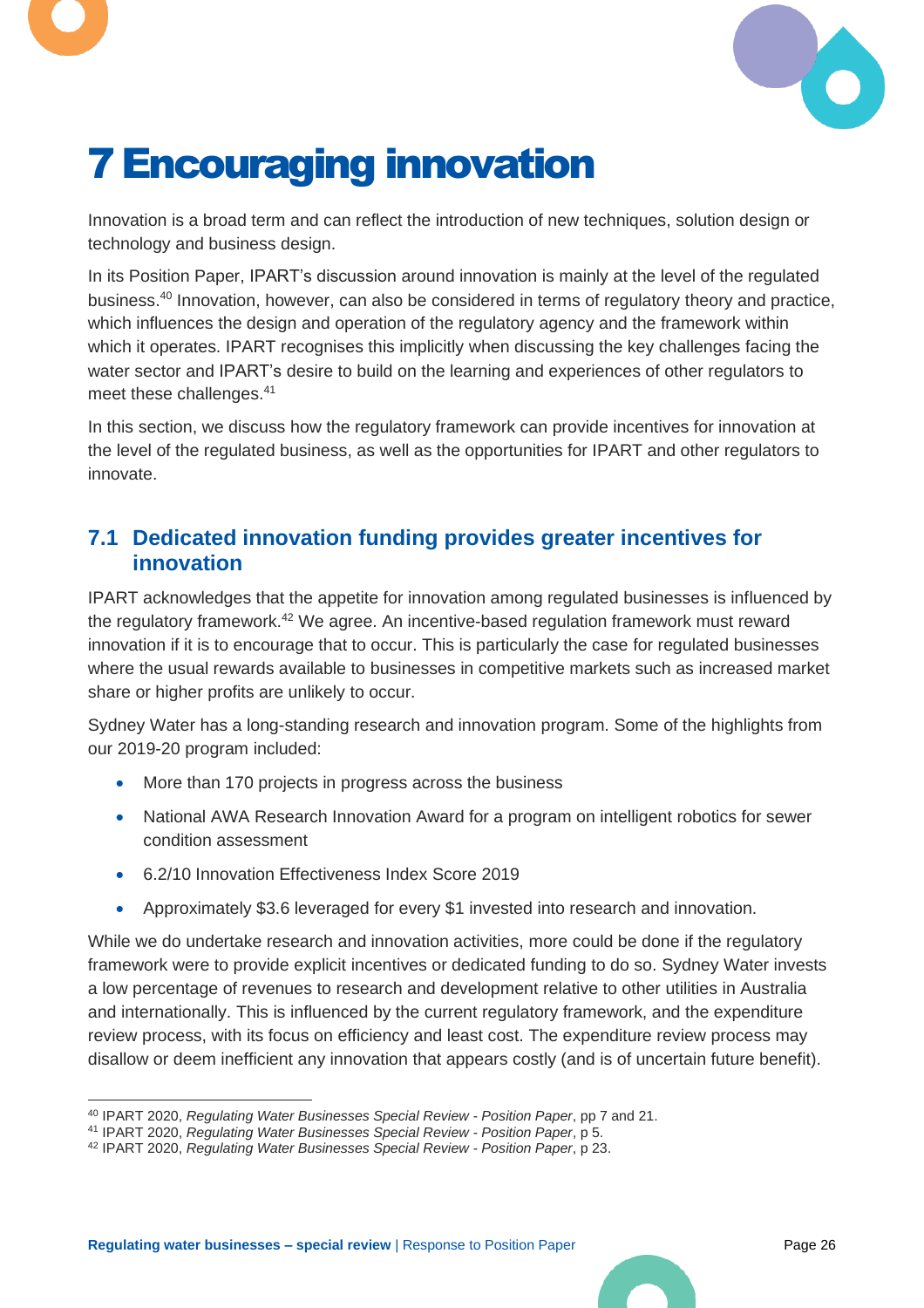



Not all desirable innovative initiatives will satisfy expenditure efficiency tests because their outcomes are generally uncertain and efficiency benefits are likely to emerge a long time in the future (in some cases, if at all).

Research and innovation activities by their very nature are speculative. Some will fail and those that do succeed may lead to improved environmental or societal outcomes, rather than lower costs, which may be difficult or impossible for the utility to capture in its business cases. Benefits can also be hard to quantify at the time of the investment because research can often take many years before these benefits can be realised.

Without explicit funding for research and innovation, these activities risk being deferred to accommodate urgent or unexpected activities, particularly when the expenditure review results in a lower opex allowance than the business had planned.

Other regulators have introduced funding mechanisms to provide greater incentives for innovation. In its report to IPART, CEPA discusses the explicit funding provided by Ofgem and Ofwat via competitions, where regulators and an independent panel assess whether the project is innovative. <sup>43</sup> In the table below, we identify approaches of other regulators to provide incentives for innovation.

In some cases, innovation mechanisms have resulted in solutions with unexpected benefits many times higher than the cost of the initial investment. For instance, Ofgem funded the CLASS project put forward by Electricity North West to better manage its network by actively managing the frequency of electricity at its substations. In practice, having piloted the service, Electricity North West identified that the service had application to the ancillary services market in electricity and could result in cost reductions for consumers of hundreds of millions of pounds. Innovation carries with it the risk of failure and for every CLASS project, Ofgem will have funded several studies, pilots or investigations which ultimately did not lead to consumer benefits.

The rationale for funding innovation schemes is inherently forward-looking to get utilities to have an ongoing program of exploration and investigation for adopting better practices to meet customer preferences and deliver better services in the long run.

| <b>Incentive category</b> | <b>Best practices</b>                                                                                                                                                                                                         | <b>Status in IPART's</b><br>current framework                                      | <b>Gap to best</b><br>practice     |
|---------------------------|-------------------------------------------------------------------------------------------------------------------------------------------------------------------------------------------------------------------------------|------------------------------------------------------------------------------------|------------------------------------|
| <b>Funding incentives</b> | • AER strategic innovation funding<br>Ofgem/Ofwat network innovation<br>competitions<br>• Ofgem network innovation<br>allowance<br>• Ofgem Low carbon networks<br>fund<br>NZCC innovation incentive<br>$\bullet$<br>mechanism | Limited funding for R&I<br>activities, put forward<br>as part of price<br>proposal | Large relative to<br>other regimes |

#### Table 7-1 Innovation funding and incentives for regulated businesses

<sup>43</sup> CEPA 2020, *Economic regulation of water utilities - research*, p 49.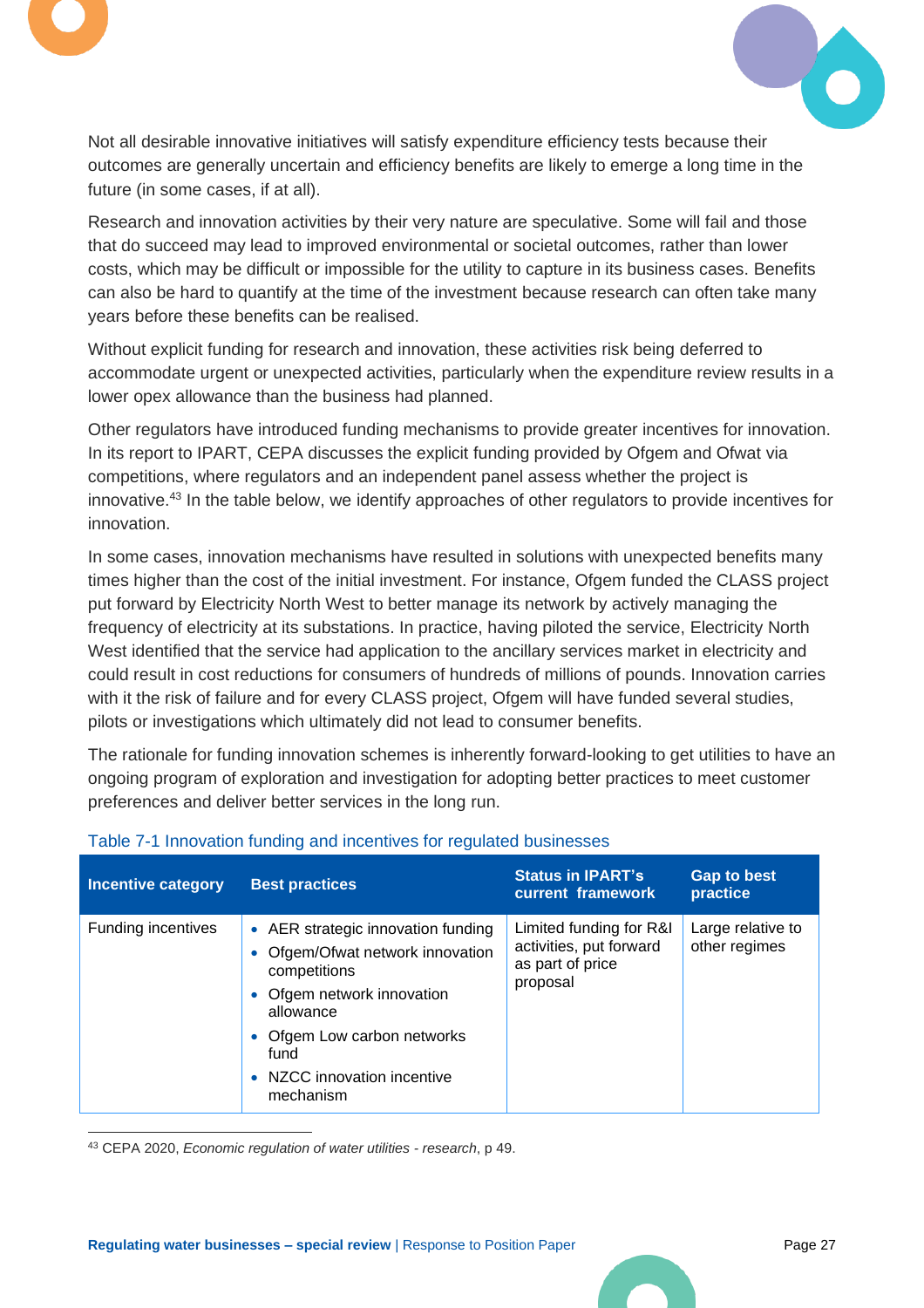



Various regulatory reforms could stimulate innovation across the water sector. For example, IPART could introduce an innovation allowance based on a percentage of the regulated business' revenue. Alongside or instead of an innovation allowance, IPART could introduce an innovation competition for incumbents and new entrants to compete to win funding by submitting proposals. IPART could evaluate proposals based on criteria such as the novelty of the proposed investment, the potential of the project to deliver new outputs for customers, and scope for the project to provide learnings applicable to all companies.

# <span id="page-28-0"></span>**7.2 A regulators working group could encourage regulatory innovation**

The OECD's 2020 Global Conference on Governance Innovation recognised the need for welladapted and innovative regulatory policy and governance approaches to support the fourth industrial revolution.<sup>44</sup> We agree. Innovation is needed not simply at the level of the regulated business. It is also important to compare regulatory practices across jurisdictions if regulators are to remain agile and to respond to changes in the society in which they operate.

In our view, the regulators working group could provide a forum within which leading regulatory practices are discussed, with a view to adoption of best-practice approaches. In its report to IPART, CEPA discusses the 'regulatory sand-box' approach to regulators encouraging innovation.<sup>45</sup> This is as much an innovation in regulatory practice as it is an initiative to increase the incentives for regulated businesses to innovate.

Sydney Water is collaborating with the EPA in the Hawkesbury-Nepean to understand the role of nutrients in the Hawkesbury-Nepean River. This will lead to improved trading ratios for offset proposals with the EPA, making this a cost-effective option to tackle waterway quality degradation and improve river health. Discussing such initiatives in a regulators working group would encourage continuous improvement and innovation in regulatory practice.

<sup>44</sup> OECD 2020, *Summary Record,* Global Conference on Governance Innovation*.*

<sup>45</sup> CEPA 2020, *Economic regulation of water utilities - research*, p 9.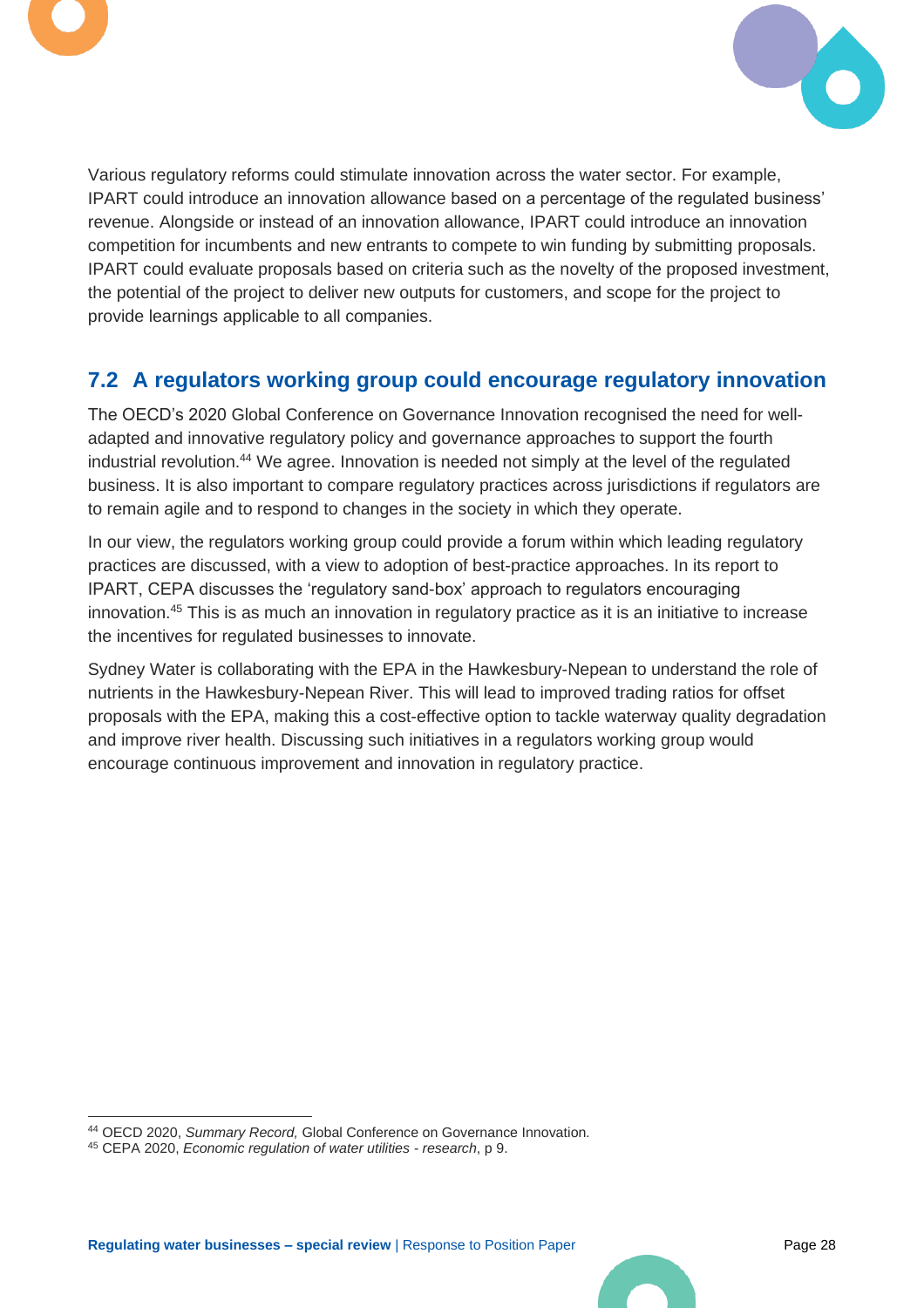



# <span id="page-29-0"></span>8Specific responses to IPART's questions

**1. Are the focus areas we have identified the most important? Are there other important issues we should focus on?**

We broadly agree with the three focus areas IPART has identified although we recognise that some of the issues overlap. We elaborate on issues that could be explored under each focus area in sections [5,](#page-17-0) 6 and [7.](#page-26-0)

**2. What mechanisms can we put in place to ensure the water businesses are accountable for the prices, services and outcomes they deliver to their customers and the community?**

See sections [5.1](#page-17-1) an[d 6.3.](#page-24-0)

**3. How can we better coordinate with other stakeholders (including the Government's strategic water plans and the requirements of other regulators) to help lift the performance of the water sector?**

See section [5.3.](#page-20-0)

**4. Should we use a broader range of incentives to encourage innovation? If so, what would these be? For example, can we inspire 'competition by comparison'?**

See section [7.](#page-26-0)

**5. Does our discretionary expenditure framework create the right incentives for the business to pursue (and deliver) service outcomes above mandatory levels?**

In our view, IPART's recently introduced discretionary expenditure framework does not incentivise businesses to explore service outcomes above mandatory levels. We discuss how a risk and reward framework could better incentivise businesses in section 5.1.

**6. What changes should we make to our review of the business's actual and proposed expenditure? For example, what information should we require from businesses and where could we credibly incorporate more benchmarking into our expenditure review process?**

As noted in the Executive Summary, the current expenditure review is a very traditional process that seeks to provide a basis for the regulator to second-guess the company's expenditure plan. This can be challenging for the regulator, due to the inherent information asymmetry between the parties. It also tends to overly emphasise a focus on costs, rather than outcomes. There is scope to change the framework to encourage the company to reveal its efficient costs through the incentives built into the review process.

With respect to benchmarking, we note the difficulties in NSW due to the lack of comparators. This is one of the reasons why a performance-based framework is a more appropriate mechanism to lift performance in our sector. We discuss this in section [5.1.](#page-17-1)

#### **7. What changes to our approach would enhance efficient new entry and competition in the supply of water and wastewater services?**

We support competition in the supply of water and wastewater services. Sydney Water relies on competitive tendering processes for the construction and/or ongoing management of its services, for example through BOOT contracts.

In our view, encouraging innovation would provide further opportunities for new entrants. We discuss this in section [7.](#page-26-0)

#### **8. What level and type of engagement are customers looking for from water businesses?**

See sectio[n 6.3.](#page-24-0)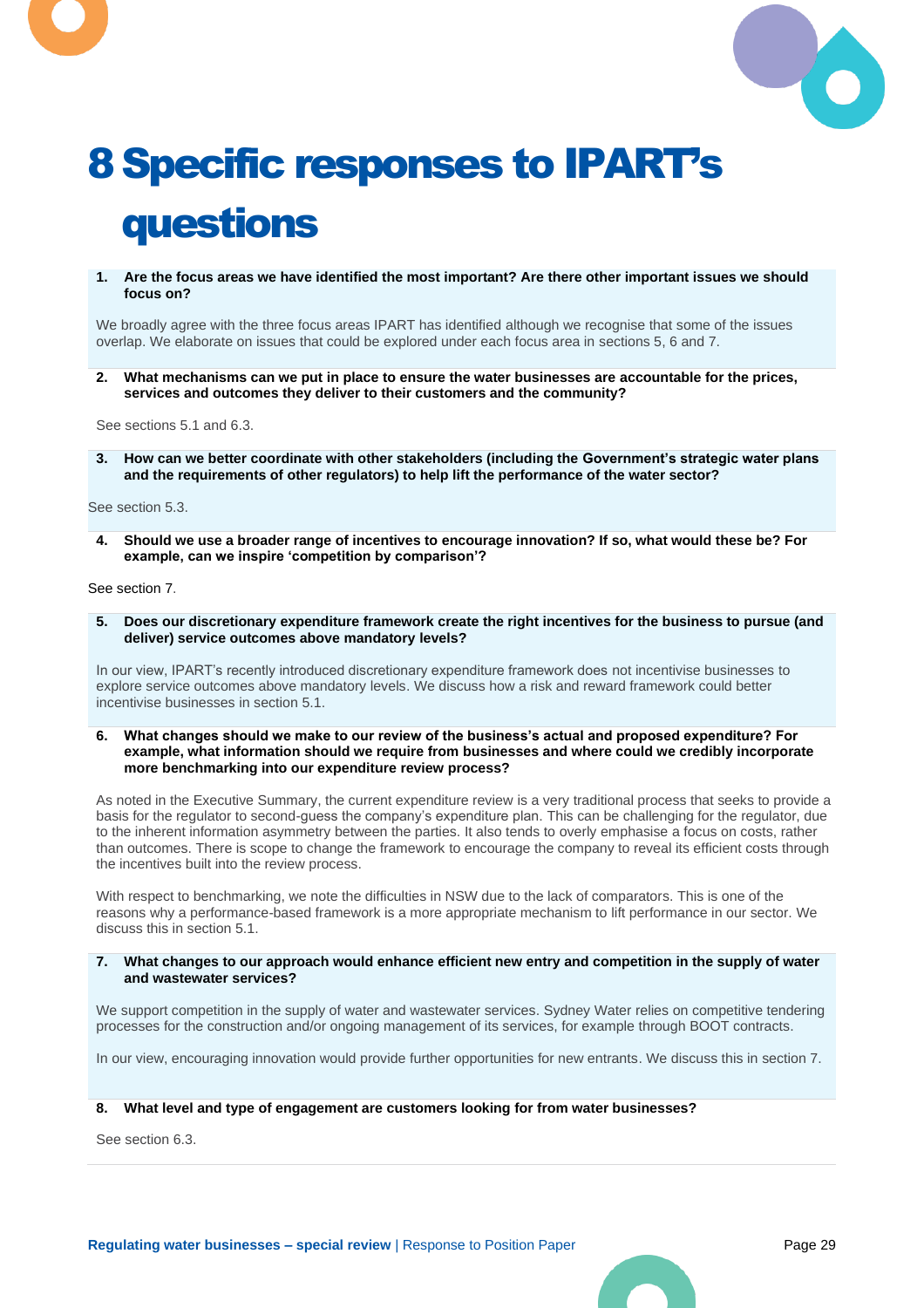



**9. How do we provide the right incentives for the businesses to genuinely engage with their customers, understand what they want and incorporate this into the heart of their operations?**

See section [6.3.](#page-24-0)

**10. Who is best placed to undertake customer engagement? Is it the business, IPART or another independent third-party?**

See section 6.3.

**11. When should we conduct our next WACC review? What are your views on the scope of the review and when should the outcomes of a new WACC method apply to future pricing reviews?**

See sectio[n 3.4.](#page-13-1)

**12. Do you have any comments on our proposed review process and timeline?**

See section 2.